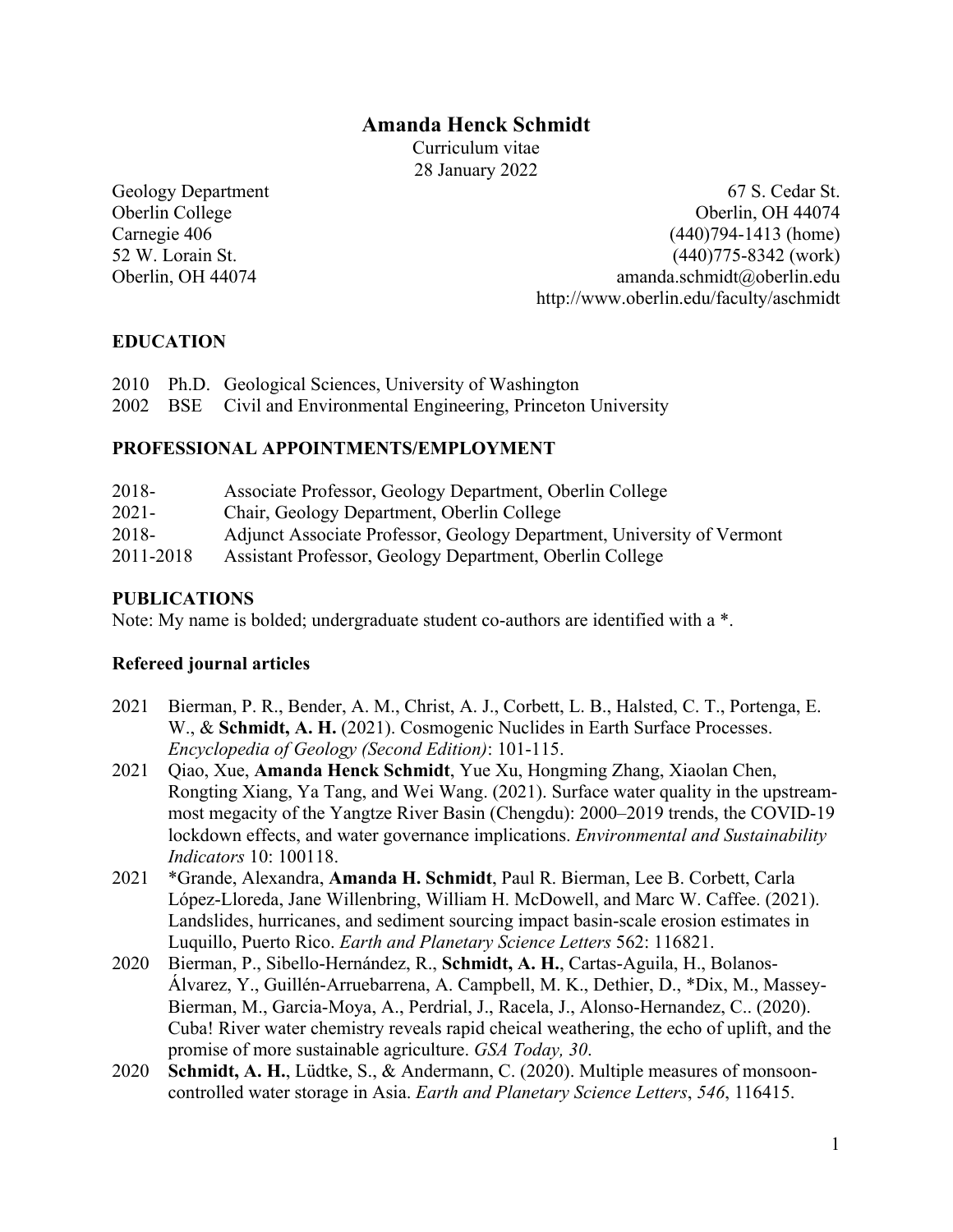- 2019 **Schmidt, A.H.**, Denn, A.R., Hidy, A.J., Bierman, P.R. and Tang, Y., 2019. Human and natural controls on erosion in the Lower Jinsha River, China. *Journal of Asian Earth Sciences,* 170:351-359.
- 2018 **Schmidt, A. H.**, Sosa Gonzalez, V., Bierman, P. R., Neilson, T. B., and Rood, D. H., 2018, Agricultural land use doubled sediment loads in western China's rivers. *Anthropocene.* 21:95-106.
- 2017 Neilson, T.B., **Schmidt, A.H.**, Bierman, P.R., Rood, D.H. and Gonzalez, V.S., 2017. Efficacy of *in situ* and meteoric <sup>10</sup>Be mixing in fluvial sediment collected from small catchments in China. *Chemical Geology*. 471:119-130.
- 2017 Gonzalez, V.S., **Schmidt, A.H.**, Bierman, P.R. and Rood, D.H., 2017. Spatial and temporal replicability of meteoric and *in situ* <sup>10</sup>Be concentrations in fluvial sediment. *Earth Surface Processes and Landforms*. 42:2570-2584.
- 2017 **Schmidt, A. H.**, Y. X. Li, Y. Tang, 2017. Unintended side effects of conservation: a case study of changing land use in Jiuzhaigou, Sichuan, China. *Mountain Research and Development*, 37(1):56-65. http://www.bioone.org/doi/full/10.1659/MRD-JOURNAL-D-15-00056.1.
- 2017 Singleton, A.A.\*, **Schmidt, A.H.**, Bierman, P.R., Rood, D.H., Neilson, T.B., Greene, E.S., Bower, J.A.\*, Perdrial, N., 2017. Effects of grain size, mineralogy, and acidextractable grain coatings on the distribution of the fallout radionuclides 7Be, 10Be, 137Cs, and 210Pb in river sediment. Geochimica Cosmochimica Acta. 179: 71-86. http://dx.doi.org/10.1016/j.gca.2016.10.007
- 2016 Harrell, S., Yang, Q. X., Viraldo, S. J., Hagmann, R. K., Hinckley, T., and **Schmidt, A. H.**, 2016, Forest is forest and meadows are meadows: cultural landscapes and bureaucratic landscapes in Jiuzhaigou County, Sichuan: Archiv Orientální, 84(3), 595-+.
- 2016 **Schmidt, A.H.**, Neilson, T.B., Bierman, P.R., Rood, D.H., Ouimet, W.B., Sosa Gonzalez, V., 2016. Influence of topography and human activity on apparent in situ  ${}^{10}Be$ -derived erosion rates in Yunnan. Earth Surface Dynamics. v. 4, n. 4, 819-830.
- 2015 Wei, R. J., Liang, C., **Schmidt, A. H.**, and Zhang, C. M., 2015, 210Pb dating of outlet sediments in Mengtong watershed of Yunnan: South to North Water Transfers and Water Science and Technology, v. 13, no. 1, p. 55-58.
- 2015 d'Alpoim Guedes, J. A., H. L. Lu, A. M. Hein, **A. H. Schmidt**, 2015. Early evidence for the use of wheat and barley as staple crops on the margins of the Tibetan Plateau. Proceedings of the National Academy of Science. 112(18): 5625-5630.
- 2014 Urgenson, L. U., **A. H. Schmidt**, J. K. Combs, S. Harrell, T. M. Hinckley, Q. X. Yang, Z. Y. Ma, Y. X. Li, H. L. Lu, A. MacIver, 2014. Traditional Livelihoods, Conservation and Meadow Ecology in Jiuzhaigou National Park, Sichuan, China. Human Ecology. 42(3): 281-291.
- 2013 Hinckley, T. M., P. Chi, K. Hagmann, S. Harrell, **A. H. Schmidt**, L. Urgenson, Z. Y. Zeng, 2013. Influence of human pressure on forest resources and productivity at stand and tree scales: The case study of Yunnan pine in SW China. Journal of Mountain Science. 10(5):824-832.
- 2013 Trac, C. J., **A. H. Schmidt**, S. Harrell, T. M. Hinckley, 2013. Is the Returning Farmland to Forest Program a Success? Three case studies from Sichuan. Environmental Practice, 15(3):350-366. doi:10.1017/S1466056613000355.
- 2013 Qiao, X., Y. H. Xu, Y. Tang, **A. H. Schmidt**, C. S. Zhang, 2013. Demonstrating urban pollution using toxic metals of road dust and roadside soil in Chengdu, southwestern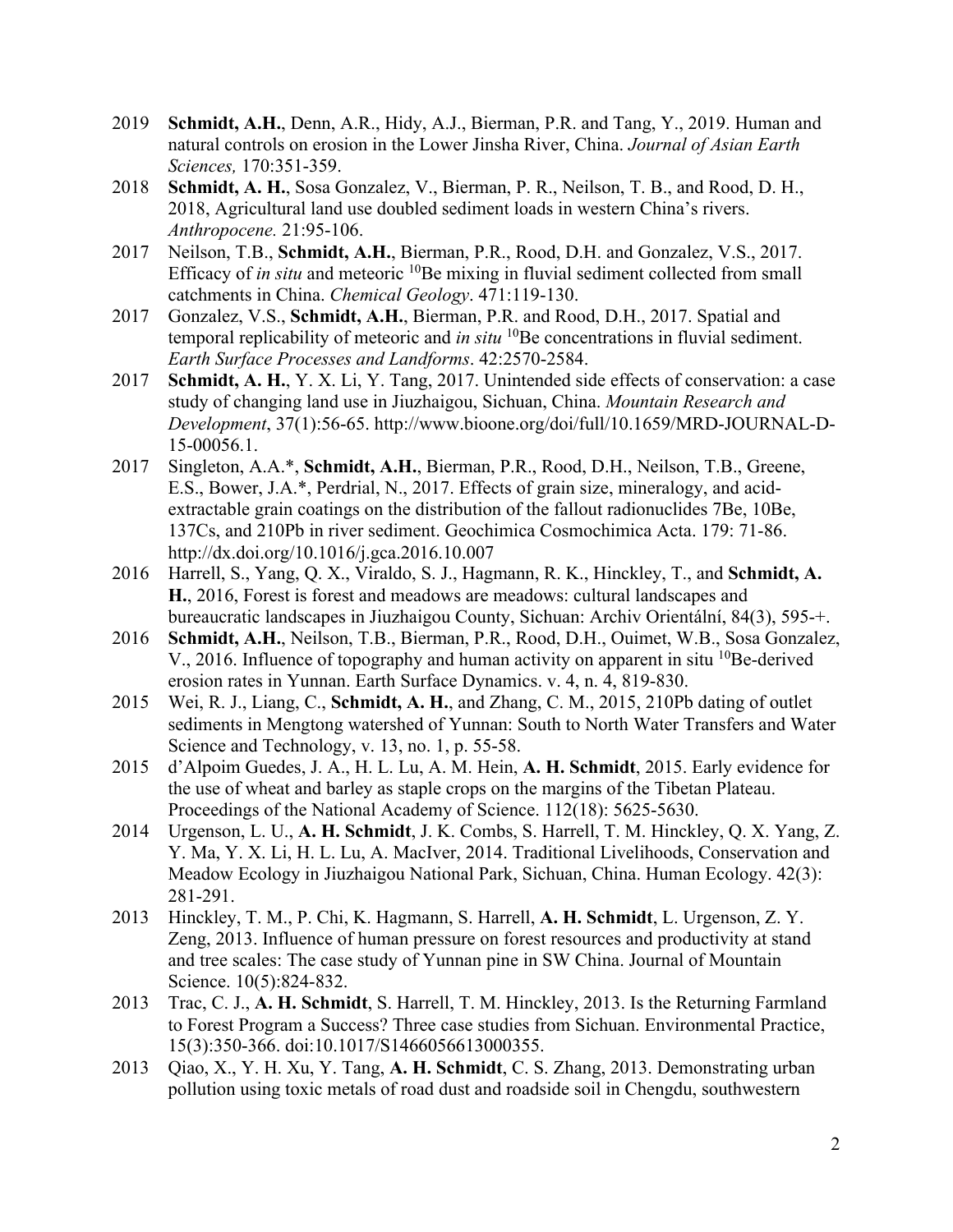China. Stochastic Environmental Research and Risk Assessment. 28(4): 911-919. August 2013. doi:10.1007/s00477-013-0790-2.

- 2012 Feathers, J.K., M.A. Casson, **A. Henck**, M.L. Chithambo, 2012. Application of pulsed OSL to polymineral fine-grained samples. Radiation Measurements. 47(3), 201-209.
- 2012 **Schmidt, A. H.**, J. K. Combs, A. Freeburg, R. Jesperson, A. Robbins, H. S. Rogers, K. Sheldon, E. Wheat, 2012. A new model for training graduate students to conduct interdisciplinary, interorganizational, and international research. Bioscience, 62(3), 296- 304. doi:10.1525/bio.2012.62.3.11.
- 2011 **Henck, A. C.**, K. W. Huntington, J. Stone, D. R. Montgomery, and B. Hallet, 2011. Spatial controls on erosion in the Three Rivers Region, southwest China. Earth and Planetary Science Letters 303, 71-83. doi: 10.1016/j.epsl.2010.12.038.
- 2011 **Schmidt, A. H.**, D. R. Montgomery, K. W. Huntington, and C. Liang, 2011. The question of Communist land degradation: new evidence from local erosion and basinwide sediment yield in SW China and SE Tibet. Annals of the Association of American Geographers. 101(3):1-19.
- 2010 **Henck, A. C.**, D. R. Montgomery, K. W. Huntington, and C. Liang, 2010. Monsoon control of effective discharge, Yunnan and Tibet. Geology 38, 975-978. doi:10.1130/G31444.1.
- 2010 **Henck, A**., J. Taylor, H. L. Lu, Y. X. Li, Q. X. Yang, B. L. Grub, S. J. Breslow, A. Robbins, A. Elliott, T. M. Hinckley, J. Combs, L. S. Urgenson, S. Widder, X. X. Hu, Z. Y. Ma, Y. W. Yuan, D. J. Jian, X. Liao, and Y. Tang, 2010. Anthopogenic hillslope terraces and swidden agriculture in Jiuzhaigou National Park, northern Sichuan, China. Quaternary Research 73, 201-207. doi: 10.1016/j.yqres.2009.10.001.
- 2010 Urgenson, L. S., R. K. Hagmann, **A. C. Henck**, S. Harrell, T. M. Hinckley, S. J. Shepler , B. L. Grub, and P. M. Chi, 2010. Social-ecological dynamics of a forested watershed in SW China. Society and Ecology. **115**(5): 2. [online] http://www.ecologyandsociety.org/vol15/iss4/art2/.
- 2009 L.S. Gaulke, X. Weiyang, A. Scanlon, **A. Henck**, T. Hinckley, 2009. Evaluation Criteria for Implementation of a Sustainable Sanitation and Wastewater Treatment System at Jiuzhaigou National Park, Sichuan Province China. Environmental Management. doi: 10.1007/s00267-009-9398-1.
- 2007 Trac, C. J., S. Harrell, T. Hinckley, **A. Henck**. 2007. Reforestation programs in Southwest China: reported success, observed failure, and the reasons why. Journal of Mountain Science 4(4): 275-292.

### **Manuscripts in press**

Harrell, S., **A. H. Schmidt**, B. D. Collins, K. Hagmann and T. M. Hinckley (in press). Sunny slopes are good for grain; shady slopes are good for trees: Nuosu Yi agroforestry and environmental change in the Cool Mountains of Southwestern Sichuan. The Cultivated Forest: Trees and People in Asian History. J. Lee, B. Camp Davis, I. M. Miller and B. Lander. *Book accepted with the UW Press.*

Quock, M., **A. H. Schmidt**, L. B. Corbett, P. R. Bierman, A. J. Hidy, M. Caffee (2022). Hurricanes alter <sup>10</sup>Be concentrations in tropical river sediment but do not change regional erosion rate estimates. *Earth Surface Processes and Landforms*.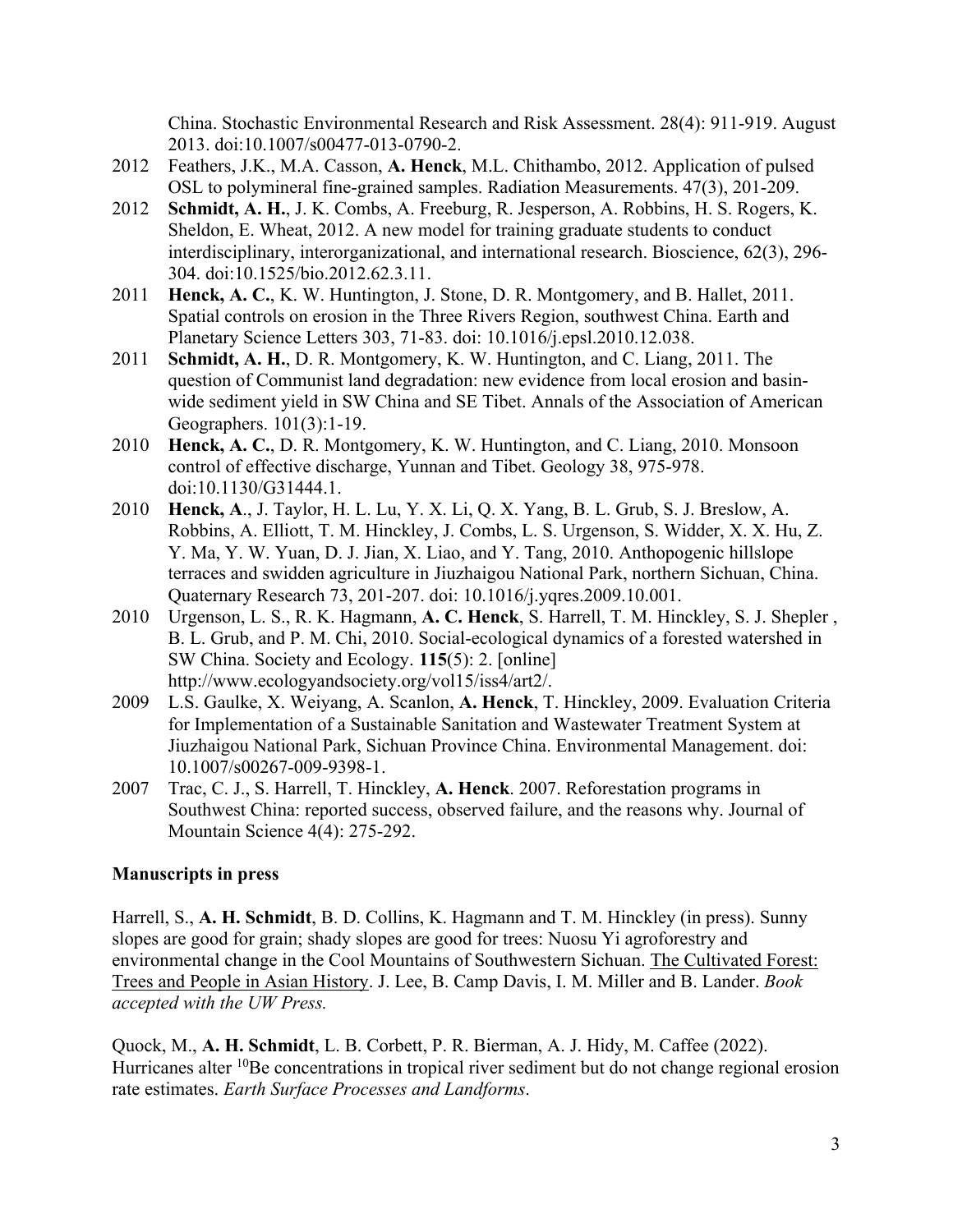#### **Manuscripts in submission**

\*VanLandingham, L., E. W. Portenga, E. C. Lefroy, **A. H. Schmidt**, P. R. Bierman, A. J. Hidy (in review). Comparison of basin-scale *in situ* and meteoric 10Be erosion and denudation rates in felsic lithologies across an elevation gradient at the George River, northeast Tasmania, Australia. *Geochronology*. In review after being accepted with minor revisions.

Zheng, X. L., J. Du, **A. H. Schmidt**, X. Qiao, A. Power, M. J. Grosvenor, Y. Tang (in review). Response of lake water nutrient condition to anthropogenic activities from 1871 to 2013 in the Jiuzhaigou World Natural Heritage Site, China. Journal of Paleolimnology.

### **Manuscripts in revision**

Campbell, M. K., P. R. Bierman, **A. H. Schmidt**, R. S. Hernández, A. García-Moya, L. B. Corbett, A. J. Hidy, H. C. Águila, A. G. Arruebarrena, G. Balco, D. Dethier, M. Caffee (in revision). Cosmogenic nuclide and solute flux data from central Cuba emphasize the importance of both physical and chemical denudation in highly weathered landscapes. *Geochronology*. In revision after being accepted with minor revisions.

### **Datasets**

- 2022 Campbell, M. K., P. R. Bierman, **A. H. Schmidt**, R. S. Hernández, A. García-Moya, L. B. Corbett, A. J. Hidy, H. C. Águila, A. G. Arruebarrena, G. Balco, D. Dethier, M. Caffee, 2022. In situ Be-10, Al-26, and Ne-21 measurements of detrital river sediment in central Cuba. PANGAEA, https://doi.org/10.1594/PANGAEA.940051 (Note: This is a dataset that accompanies the Campbell et al., in revision paper.)
- 2020 \*Grande, Alexandra; **Schmidt, Amanda H**; Bierman, Paul R; Corbett, Lee B; López Lloreda, Carla; Willenbring, Jane; McDowell, William H; Caffee, Marc W (2020): In situ and meteoric beryllium 10 in detrital sediment and soil pits in Luquillo, Puerto Rico. PANGAEA, https://doi.org/10.1594/PANGAEA.920941 (Note: This is a dataset that accompanies the Grande et al., 2021 paper.)
- 2019 \*Quock, M., **A. H. Schmidt**, L. B. Corbett, P. Bierman, A. J. Hidy and M. Caffee (2019). Detrital in situ and meteoric Be-10 measurements from samples taken before and after Hurricane Maria in Dominica. PANGAEA, https://doi.pangaea.de/10.1594/PANGAEA.910131. (Note: This is a dataset that accompanies the Quock et al., 2022 [in press] paper.)

### **Other publications**

- 2022 Bierman, P. R. and **A. H. Schmidt**, 2022. Living IN the Greenland ice sheet: the story of Sites I and II, Camp Century's older, smaller siblings. EGU Blog post: https://blogs.egu.eu/divisions/cr/2022/01/21/sites-i-ii-greenland/
- 2021 Mosser and **Schmidt, A. H.**, editors, 2021. Fulbright in a Time of COVID. Kindle Direct Publishing.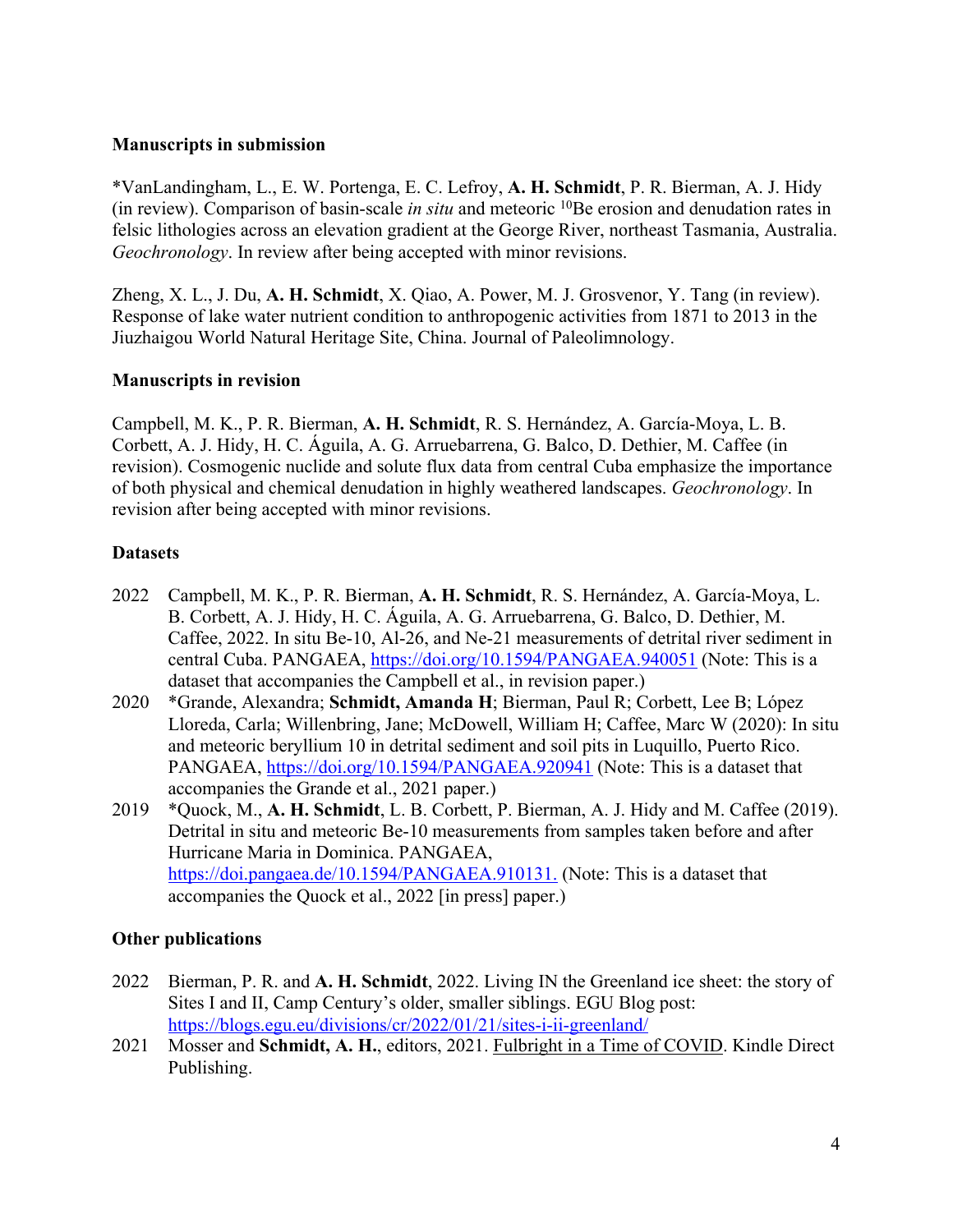- 2021 **Schmidt, A. H.**, 2021. *We Tried to Run from COVID-19 and It Didn't Work*, in Fulbright in a Time of COVID, Mosser and Schmidt, editors. Kindle Direct Publishing.
- 2020 **Schmidt, A. H.**, 2020. Barring Fulbright scholars in Hong Kong and China will only hurt U.S. interests. Cleveland Plain Dealer. https://www.cleveland.com/opinion/2020/07/barring-fulbright-scholars-in-hong-kongand-china-will-only-hurt-us-interests-amanda-h-schmidt.html
- 2020 d'Alpoim Guedes, Harrell, Hagmann, **Schmidt**, Hinckley, 2020. Deep history in western China reveals how humans can enhance biodiversity. China Dialogue. https://chinadialogue.net/en/nature/11984-deep-history-in-western-china-reveals-howhumans-can-enhance-biodiversity/
- 2020 Bierman and **Schmidt**, 2020. Cuba's clean rivers show the benefits of reducing nutrient pollution. The Conversation. https://theconversation.com/cubas-clean-rivers-show-thebenefits-of-reducing-nutrient-pollution-131357
- 2018 \*Martin, J., **Schmidt, A. H.**, 2018. Python exercises for use in teaching GIS. A series of teaching activities online as part of the Cutting Edge Peer Reviewed Exemplary Teaching Activities collection. https://serc.carleton.edu/teachearth/courses/200373.html
- 2014 **Schmidt, A. H.**, 2014. Landscape Evolution Debate. A teaching activity online as part of the Cutting Edge Peer Reviewed Exemplary Teaching Activities collection. https://serc.carleton.edu/NAGTWorkshops/sedimentary/SGP2014/activities/84043.html
- 2014 **Schmidt, A. H.**, 2014. Lag to peak with a stream table. A teaching activity online as part of the Cutting Edge Peer Reviewed Exemplary Teaching Activities collection. https://serc.carleton.edu/NAGTWorkshops/sedimentary/SGP2014/activities/84046.html
- 2011 **Schmidt, A. H.**, 2011. Google Earth and Meandering Rivers. A teaching activity online as part of the Cutting Edge Peer Reviewed Exemplary Teaching Activities collection. https://serc.carleton.edu/NAGTWorkshops/earlycareer2011/activities/53876.html
- 2011 **Schmidt, A. H.**, 2011. Logging, erosion, and sediment yield in western China. A vignette to accompany a new geomorphology textbook as online supplemental material. http://serc.carleton.edu/59464
- 2011 **Schmidt, A. H.**, 2011. Effective discharge in monsoon controlled rivers. A vignette to accompany a new geomorphology textbook as online supplemental material. http://serc.carleton.edu/59944
- 2011 **Schmidt, A. H.**, 2011. Blog posts for the NY Times Scientist at Work: http://scientistatwork.blogs.nytimes.com/author/amanda-schmidt/
- 2010 **Henck, A. C.**, 2010, Spatial and temporal patterns of erosion in Western China and Tibet: University of Washington, 158 p. PhD dissertation.
- 2002 **Henck, A**, 2002. Geomorphology of steep, forested headwater basins in the northeast. Princeton, NJ: Princeton University. 117 p. BSE thesis.

### **AWARDS AND HONORS**

- 2021 Oberlin College LIASE award (research money and RA) for research in China
- 2021 Oberlin College Internal award for research assistant
- 2020 Oberlin College Powers award for research in Cuba
- 2020 Oberlin College Grant in Aid for research in Cuba
- 2020 Oberlin College LIASE award for research in China
- 2020 NSF Supplement for research in Cuba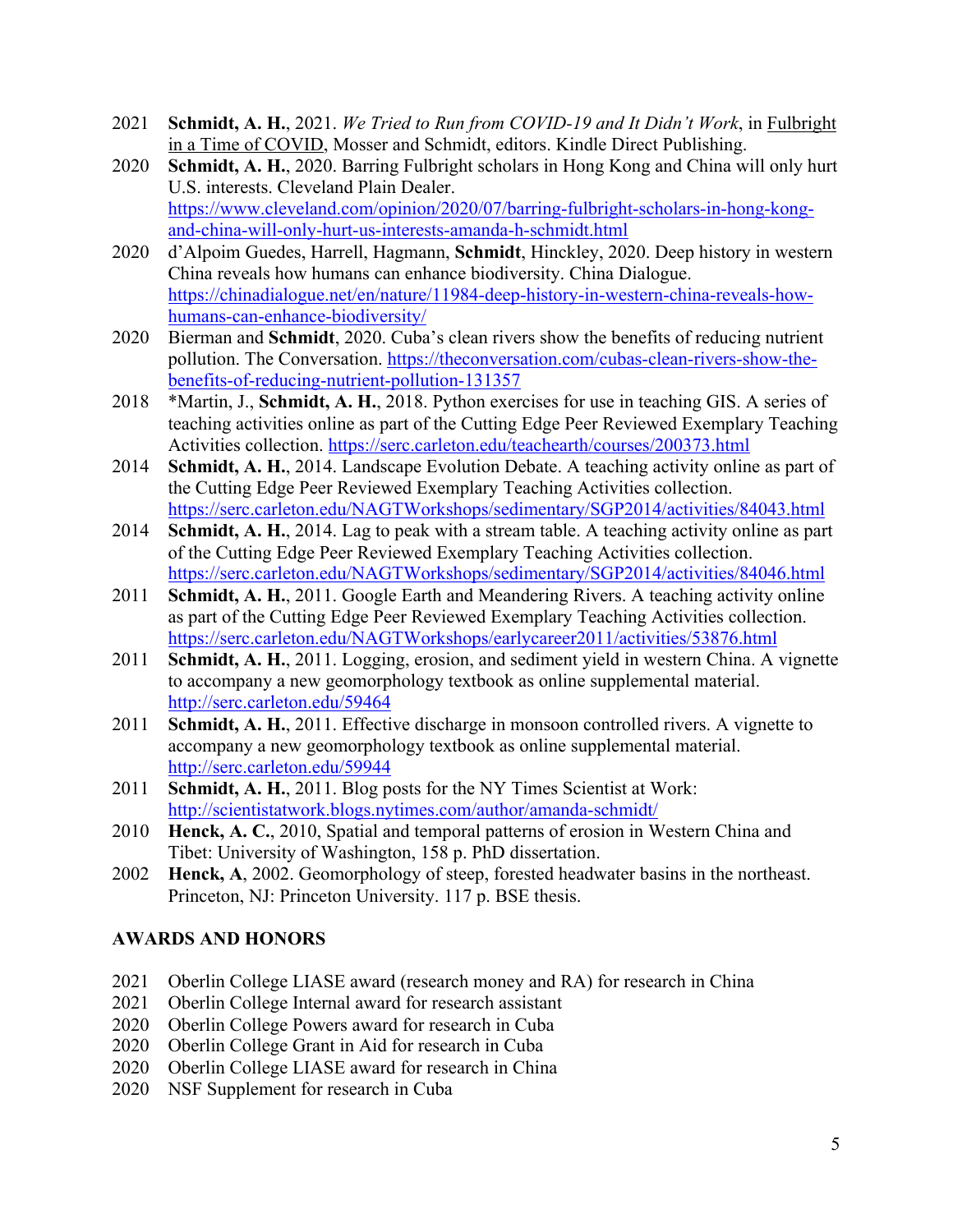- Collaborator on Natural Science Foundation of China project
- 2 Oberlin College Internal awards for research assistants
- Oberlin College Powers award for research in China
- Oberlin College Grant in Aid for research support
- Oberlin College LIASE award for research in China
- Fulbright Scholar award for 10 months of funded research in Sichuan, China
- PRIME Lab Seed Grant
- NSF Earth Sciences Instrumentation and Facilities grant; 2 years
- Oberlin College Internal award for a research assistant
- 2 Oberlin College Grant in Aid awards for research support
- 2 Oberlin College Power Travel Grants to fund Cuba field work
- 2 Oberlin College LIASE research awards for Asian studies and the environment
- American Philosophical Society Franklin Award
- NSF Geomorphology and Land Use Dynamics RAPID grant; 1 year
- NSF Geomorphology and Land Use Dynamics research grant; 2 years
- Oberlin College LIASE grant to develop Asia-based material for a course
- Oberlin College LIASE research assistant award for Asian studies and the environment
- Oberlin College internal award for a research assistant
- Oberlin College HHMI grant to add python material to GIS course
- Oberlin College internal award for a research assistant
- Oberlin College Powers Travel Grant to fund winter field work
- Oberlin College Grant in Aid to fund winter field work
- Oberlin College LIASE grant to develop Asia-based material for a course
- Oberlin College internal award for a research assistant
- Oberlin College Powers Travel Grant
- Oberlin College Grant in Aid
- Chinese Natural Science Foundation Young Foreign Researcher; finalist
- Nominated for Oberlin College Professor Props
- Oberlin College internal award for a research assistant
- Oberlin College CLEAR Curriculum Development Grant
- Oberlin College internal award for a research assistant
- 2013 "Open Fund" grant from Academic Committee of the State Key Laboratory of Hydraulics and Mountain River Engineering (SKLH) at Sichuan University; 2 years
- Oberlin College internal award for a research assistant
- Graduate Women in Science Fellowship honorable mention
- National Science Foundation Hydrological Sciences supplement to research grant; 6 months
- National Science Foundation Hydrological Sciences research grant; 3 years
- Oberlin College internal award for a teaching assistant
- Oberlin College internal award for a research assistant
- 2011 Oberlin Modeling Initiative grant
- Jiuzhaigou National Park/Sichuan University Postdoctoral Research Fellowship; 2 years
- Fulbright Student Fellowship
- UW Earth and Space Sciences Joseph Vance Research Award
- GSA J. Hoover Mackin Student Research Award
- GSA Robert Fahnestock Student Research Award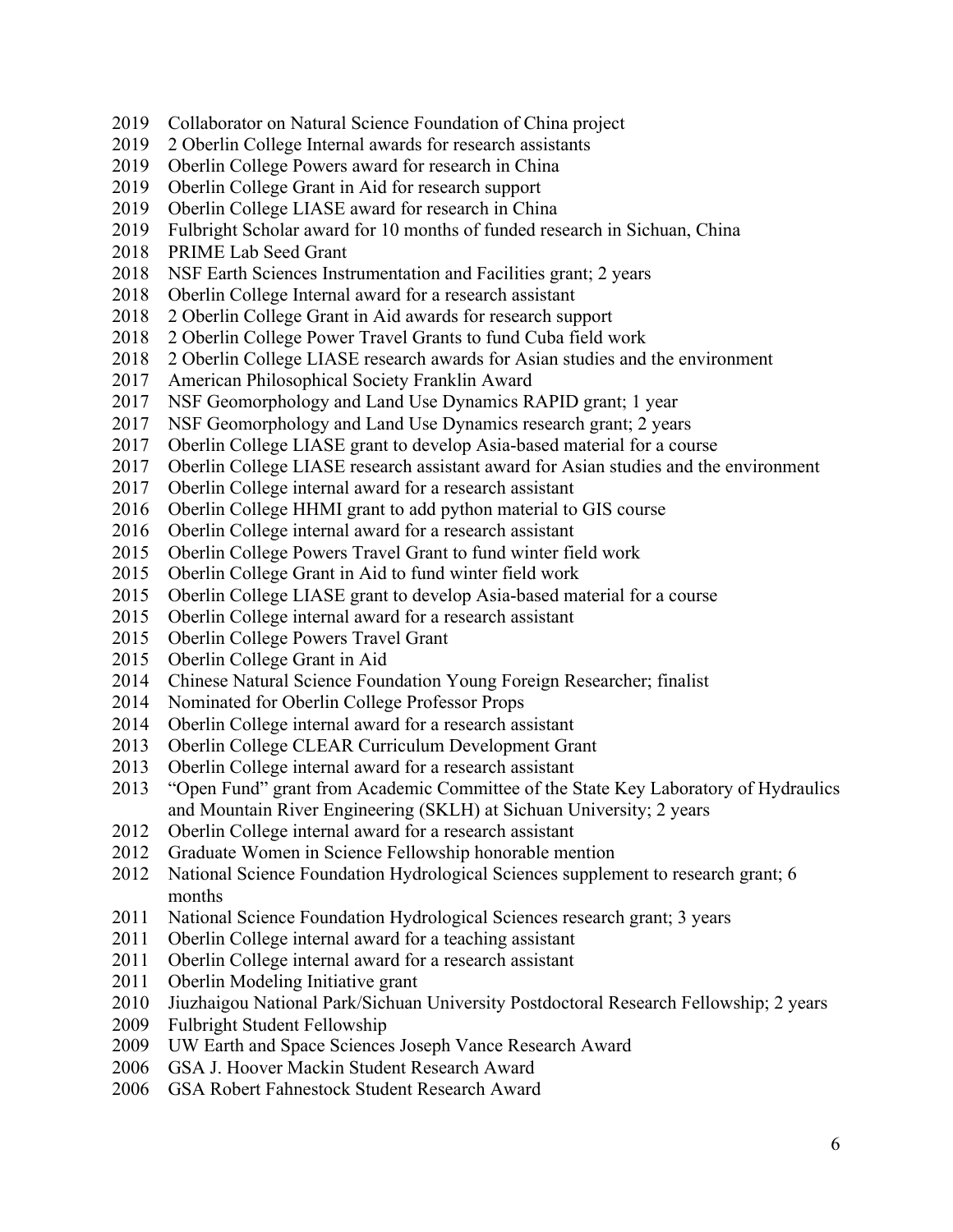- 2005 NSF Graduate Research Fellowship; 3 years
- 2005 Foreign Language and Area Studies Fellowship (declined due to other funding)
- 2004 Multinational Collaborations on Challenges to the Environment IGERT Fellow; 2 years

## **INVITED TALKS**

- 2017 The effects of Chinese land use policies on erosion in southwest China; Tulane University; New Orleans; 29 September 2017
- 2017 Understanding hydrological processes of rivers in monsoon Asia; University of Nevada, Reno; 3 February 2017
- 2016 The effects of Chinese land use policies on erosion in southwest China; Vanderbilt University; 21 October 2016
- 2016 Modulation of the hydrological cycle in monsoon Asia by transient storage; Cambridge University; 19 May 2016
- 2016 Modulation of the hydrological cycle in monsoon Asia by transient storage; German Research Center for Geosciences (GFZ) Potsdam; 17 May 2016
- 2016 The effects of Chinese land use policies on erosion in southwest China; Appalachian State University; 18 March 2016
- 2016 Using <sup>10</sup>Be and short-lived fallout radionuclides to track sediment movement through watersheds in Yunnan, China; Sichuan University; 19 January 2016
- 2016 Erosion and fire in the lower Jinsha; Sichuan University; 5 January 2016
- 2013 Spatial patterns of erosion in western China and Tibet; Illinois State University; 15 November 2013
- 2013 The effects of Chinese land use policies on erosion in western China; Mercyhurst University; 29 January 2013
- 2012 Spatial patterns of erosion in western China and Tibet; Wooster College; 13 September 2012
- 2012 An earth scientist's perspective on Big Interdisciplinarity; Social Science research Council Dissertation Proposal Development Workshop on Ecological History; 31 May 2012
- 2012 Spatial patterns of erosion in western China and Tibet; Kent State University; 6 April 2012
- 2010 Spatial controls on erosion in the Three Rivers Region, SW China (in Chinese); Chinese Academy of Sciences Hydrobiology Laboratory, Wuhan, China; 23 November 2010
- 2010 Spatial patterns of erosion in the Three Rivers Region, SW China; Rensselaer Polytechnic Institute; 3 February 2010
- 2009 Spatial controls on erosion in the Three Rivers Region, SW China; University of Vermont; 24 November 2009
- 2009 Cryptic legacy of Chinese Communist Party environmental policies on sediment yield in SW China and SE Tibet; University of Wisconsin; 16 November 2009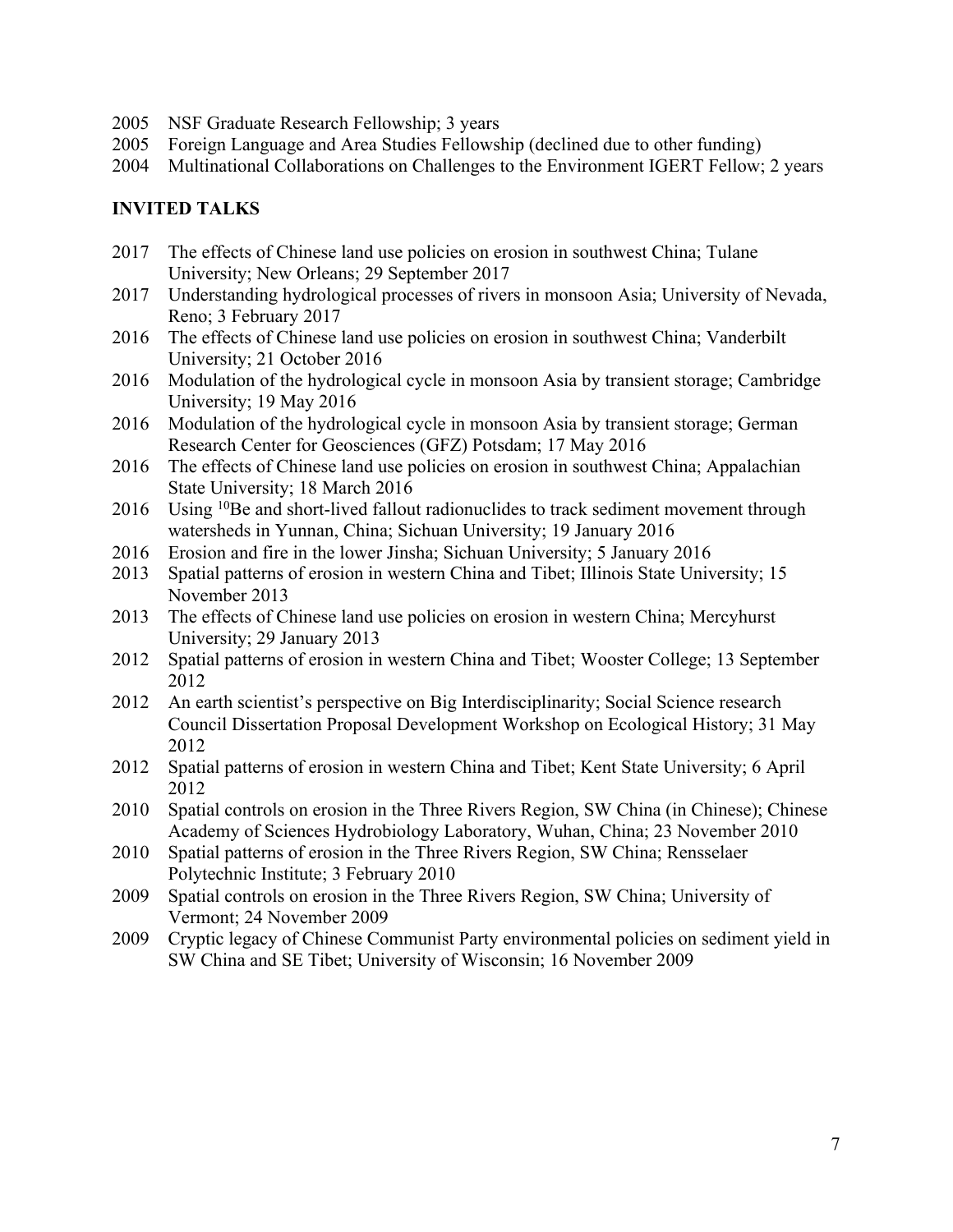# **CONFERENCE ACTIVITY**

#### **Sessions organized**

- 2018 The fluvial geomorphology of post-glacial rivers; Geological Society of America Annual Meeting; 6 November 2018
- 2017 The development and application of chronometers in geomorphology; American Geophysical Union Fall Meeting; 13 December 2017
- 2017 Fluvial Geomorphology of Post-Glacial Rivers; Geological Society of America Northeast/North central Section Meeting; 19 March 2017
- 2015 Orogenic Evolution from the Middle Crust to Earth's Surface; American Geophysical Union Fall Meeting; 14 and 15 December 2015
- 2010 Linking Life to Landscape Dynamics; American Geophysical Union Fall Meeting; 14 December 2010

## **Talks given**

Note: invited talks are indicated with \*

- 2020 \*Using fallout and *in situ* radionuclides to understand the effects of a large tropical cyclone on erosion processes on Caribbean islands. Geological Society of America, online meeting, October 2020.
- 2019 Quantifying the effects of conventional and organic agriculture in central Cuba using short-lived fallout radionuclides in detrital river sediment. International Union of Geodesy and Geophysics, Montreal, CA. July 2019
- 2017 \*The geomorphic history of humans in southwestern China; Geological Society of America Annual Meeting; 23 October 2017
- 2017 \*Tracers derived in situ replicate and mix better than fallout tracers incorporated into grain coatings; Geological Society of America Annual Meeting; 22 October 2017
- 2016 Estimating transient water storage from precipitation-discharge hysteresis; Geological Society of America Annual Meeting; 25 September 2016
- 2015 Using 10Be and short-lived fallout radionuclides to track sediment movement through watersheds in Yunnan, China; Geological Society of America Annual Meeting; 2 November 2015
- 2013 Understanding hydrological processes of rivers draining the Tibetan Plateau; Geological Society of America Annual Meeting; 30 October 2013
- 2012 Why does the loess have stones in it? An investigation of loess deposits in Jiuzhaigou National Park, Sichuan, China; Geological Society of America Annual Meeting; 5 November 2012
- 2012 \*What are Natural Landscapes? A Case Study of Land-use, Management, and People in Jiuzhaigou National Park, Sichuan, China; Association of American Geographers Annual Meeting; 25 February 2012
- 2009 Interdisciplinary investigations of anthropogenic hillslope terracettes, Jiuzhaigou National Park, China; North American Luminescence Workshop; October 2009
- 2009 Cryptic legacy of Chinese Communist Party policies on sediment yield in SW China and SE Tibet; Geological Society of America Fall Meeting; October 2009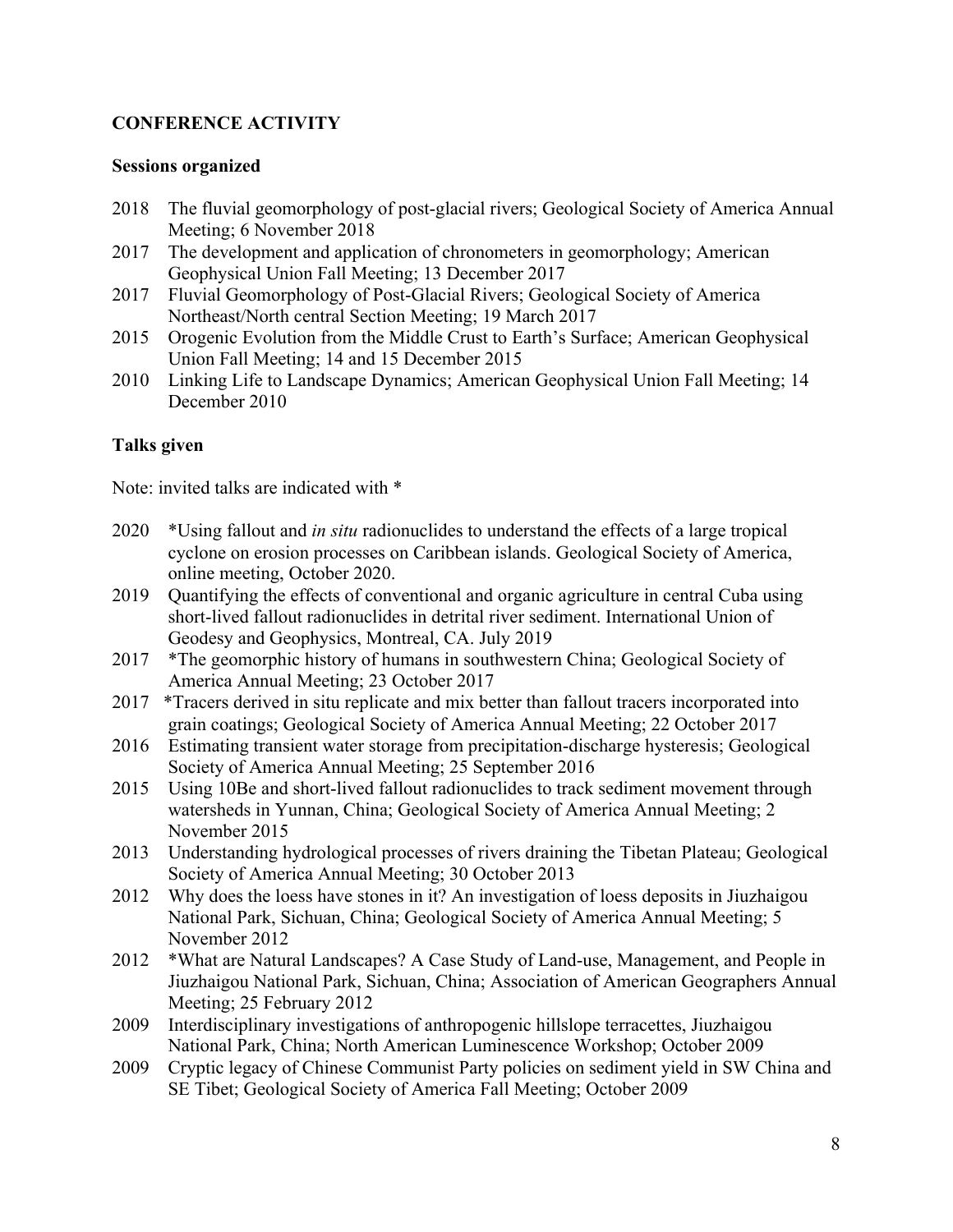- 2007 Patterns of Erosion in the Three Rivers Area, Eastern Tibet; Geological Society of America Fall Meeting; October 2007
- 2006 Patterns of Erosion in the Three Rivers Region, China; Western Pacific Geophysics Meeting; July 2006

#### **Posters presented**

- 2017 Agricultural land use doubled sediment yield of western China's rivers; American Geophysical Union Fall Meeting; 12 December 2017
- 2015 Effects of Chinese deforestation and reforestation policies on sediment sourcing in Yunnan, China; American Geophysical Union Fall Meeting; 15 December 2015
- 2011 Landslides, habitable land, and hazards for Tibetan villages in Jiuzhaigou National Park, Sichuan, China; Geological Society of America Fall Meeting; 11 October 2011
- 2007 Using interdisciplinary methods to understand Jiuzhaigou terracettes; Conference for Sustainability IGERTs; October 2007
- 2007 Summary of June 2007 Research Collaborations; Conference for Sustainability IGERTs; October 2007
- 2006 Taking environmental science out of the classroom and into Jiuzhaigou National Park, Sichuan, China; Geological Society of America Fall Meeting; October 2006
- 2004 Three Pedagogical Internships; IGERT PI Annual Meeting; May 2004

#### **Conference abstracts**

Note: My name is bolded; undergraduate student co-authors are identified with a \*.

- 2022 \*Monyak, P., L. Holmes\*, L. Fredell\*, S. Macedo\*, N. Smith\*, **A. H. Schmidt,** and P. R. Bierman (2021). Determining the spatial and temporal impacts on erosion of hillslope land use in southwestern China. Geological Society of America Abstracts with Programs. Vol 53, No. 6, doi: 10.1130/abs/2021AM-368739.
- 2020 **Schmidt, A. H.**, Ludtke, S., Andermann, C (2020). Multiple measures of water storage in monsoon Asia. GRACE/GRACE-FO Science Team Meeting 2020, session B.4- Hydrology. *Invited talk given by Andermann.*
- 2020 **Schmidt, A. H.**, M. Quock\*, A. Grande\*, L. B. Corbett, P. Bierman, A. J. Hidy, M. W. Caffee, C. Lopez-Lloreda, J. Willenbring, W. H. McDowell, M. Hill\*, Paige N. Monyak\*, E. Amber\*, A. Lewis\*, E. A. Bordt\* (2020). Using fallout and *in situ* radionuclides to understand the effects of a large tropical cyclone on erosion processes on Caribbean islands. Geological Society of America *Abstracts with Programs*. 52(6). Doi: 10.1130/abs/2020AM-355936.
- 2020 Bierman, P., R. Sibello-Hernández, M. K. Campbell, D. Dethier, Y. Bolanos-Álvarez, M. Massey-Bierman, A. Guillén-Arruebarrena, J. Racela, **A. H. Schmidt**, H. Cartas-Aguila, L. B. Corbett, C. Alonso-Hernández, M. Dix\* and M. Caffee (2020). Cosmogenic radionuclide erosion rates and chemical denudation rates in Cuba are not related. Geological Society of America NE SE Meeting. Washington DC. (Note: Abstract was accepted and published but meeting was canceled due to COVID.)
- 2020 Campbell, M. K., P. Bierman, **A. H. Schmidt**, R. Sibello-Hernández, A. Garcia-Moya, H. Cartas-Aguila, Y. Bolanos-Álvarez, A. Guillén-Arruebarrena, D. Dethier, M. Dix\*, M. Massey-Bierman, L. B. Corbett and M. Caffee (2020). Cosmogenic erosion rates in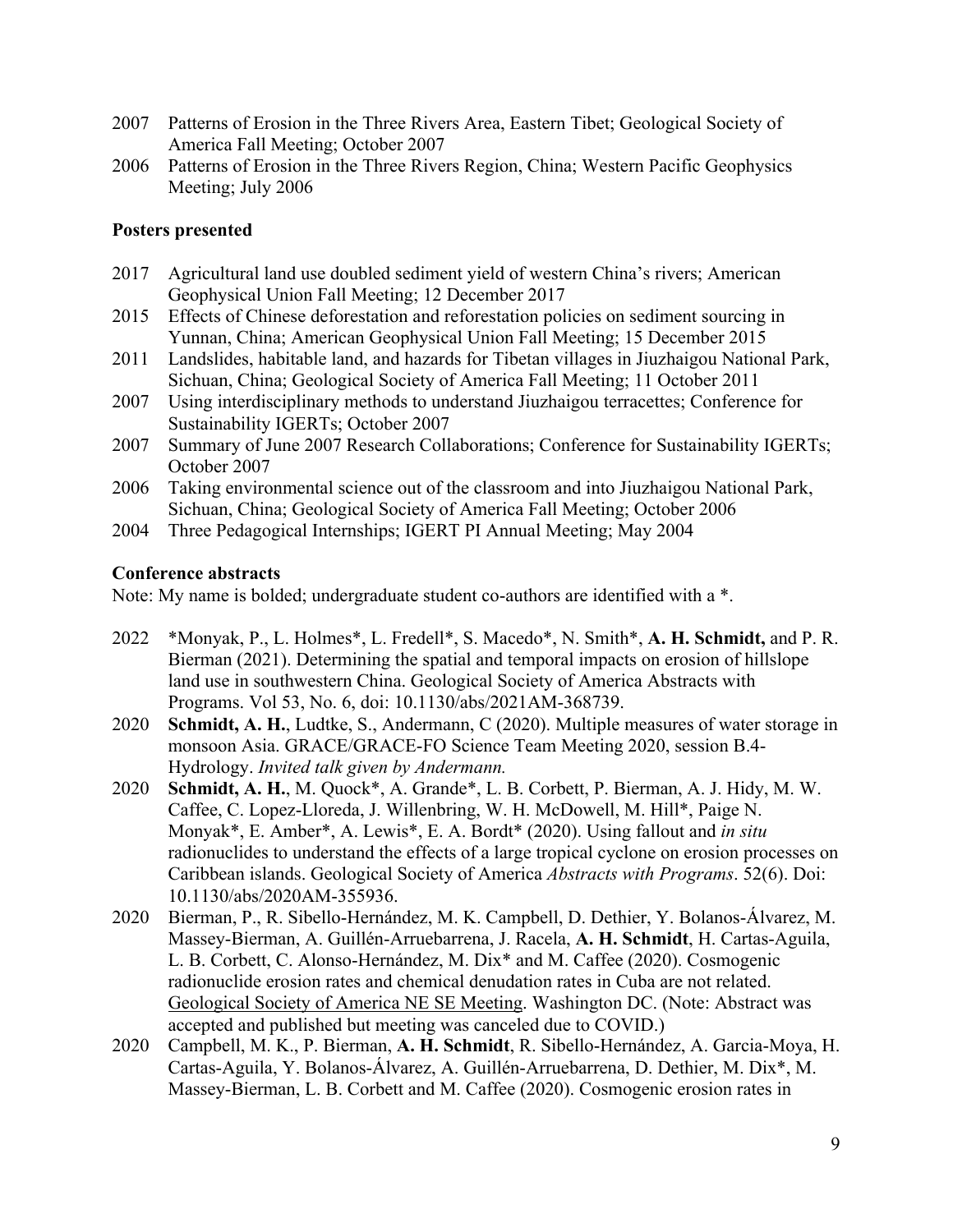central and western Cuba. Geological Society of America NE SE Meeting. Washington, DC. (Note: Abstract was accepted and published but meeting was canceled due to COVID.)

- 2020 Grande\*, A., **A. H. Schmidt**, P. Bierman, L. B. Corbett, C. Lopez Lloreda, W. H. McDowell and M. Caffee (2020). Temporal variance of erosion in Luquillo, Puerto Rico post-Hurricane Maria detected using time series of isotopic measurements in detrital sediment. Geological Society of America NE SE Joint Meeting. Washington DC. (Note: Abstract was accepted and published but meeting was canceled due to COVID.)
- 2019 Adler, T., M. K. Campbell, P. Bierman, J. Perdrial, M. Landsman-Gerjoi, **A. H. Schmidt**, M. Dix\*, A. Garcia-Moya, R. Sibello-Hernández, H. Cartas-Aguila and A. Guillén-Arruebarrena (2019). Optical properties of riverine dissolved organic matter (DOM) from Central Cuba. International Union of Geodesy and Geophysics. Montreal, CA.
- 2019 \*Amber, E., A. Lewis\*, E. Bermudez\*, E. A. Bordt\*, M. Hill\*, M. Quock, N. Soord\*, L. B. Corbett, **A. H. Schmidt** and P. Bierman (2019). "Hurricanes alter short-term concentration of detrital 10Be, 210Pbex, 137Cs, and 7Be, but do not change long-term erosion rate estimates." Geological Society of America Abstracts with Programs **51**(5).
- 2019 Bierman, P., **A. H. Schmidt**, M. K. Campbell, D. Dethier, M. Dix\*, J. Racela, J. Perdrial, M. Massey-Bierman, R. Sibello-Hernández, H. Cartas-Aguila, A. Guillén-Arruebarrena, A. Garcia Moya and C. Alonso-Hernández (2019). "Central Cuban river waters indicate high rates of chemical weathering whereas low nutrient loads reflect sustainable agricultural practices." Geological Society of America Abstracts with Programs **51**(5).
- 2019 Bierman, P., **A. H. Schmidt**, R. Y. S. Hernández, M. Campbell, H. A. C. AGUILA4, Y. B. Alvarez, A. G. Arruebarrena, D. Dethier, M. Dix\*, M. Massey-Bierman, A. G. Moya, J. Perdrial, J. Racela, L. Corbett and C. Alonso-Hernández (2019). "First Chemical and Isotopic Denudation Rate Estimates for Central Cuban Drainage Basins." Goldschmidt Abstracts **2019**: 288.
- 2019 Bierman, P., **A. H. Schmidt**, M. Massy-Bierman, D. Dethier, J. Racela, M. Dix\*, M. K. Campbell, J. Perdrial, R. Sibello-Hernández, A. Garcia-Moya, H. Cartas-Aguila and A. G. Arruebarrena (2019). River water quality in 25 central Cuban drainage basins nutrients, metals, and bacteria. International Union of Geodesy and Geophysics, Montreal, CA.
- 2019 Campbell, M. K., P. Bierman, **A. H. Schmidt**, R. Sibello-Hernández, A. Garcia-Moya, H. Cartas-Aguila, Y. Bolanos-Álvarez, A. Guillén-Arruebarrena, D. Dethier, M. Dix\*, M. Massey-Bierman, L. B. Corbett, M. Caffee and C. Alonso-Hernández (2019). "First denudation rate estimates for river basins in central Cuba from geochemical, cosmogenic isotope, and sediment yield data." Geological Society of America Abstracts with Programs **51**(5).
- 2019 \*Dix, M., Z. Hecht\*, E. Bermudez\*, **A. H. Schmidt**, P. Bierman, M. K. Campbell, D. Dethier, J. Racela, J. Perdrial, M. Massey-Bierman, R. Sibello-Hernández, H. Cartas-Aguila, A. Guillén-Arruebarrena, A. Garcia-Moya and C. Alonso-Hernández (2019). "Quantifying the effects of organic agriculture in 26 central Cuban rivers using shortlived fallout radionuclides in detrital river sediment." Geological Society of America Abstracts with Programs **51**(5).
- 2019 \*Dix, M., L. Milando\*, S. Mader\*, C. Burchfiel\*, A. Lewis\*, M. Hill\*, F. Sussman\* and **A. H. Schmidt** (2019). Seasonal impact of land use on erosion and creek development in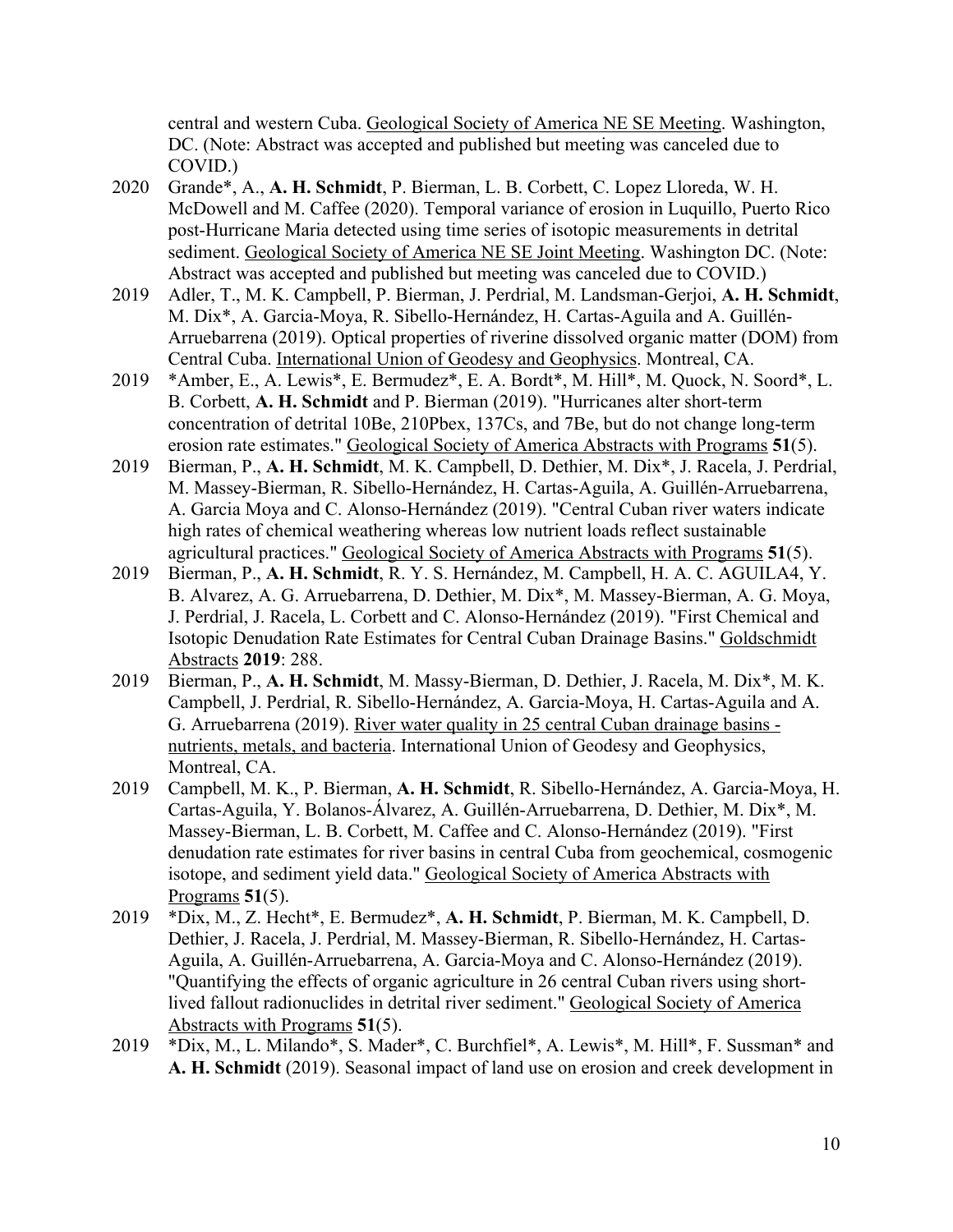Plum Creek, Oberlin OH. International Union of Geodesy and Geophysics. Montreal, CA.

- 2019 \*Larson, C., B. Langenfeld\*, C. M. Flood and **A. H. Schmidt** (2019). "Spatial analysis of unconventional gas infrastructure location emissions in relation to public schools in Washington County, PA." Geological Society of America Abstracts with Programs **51**(1).
- 2019 Massey-Bierman, M., P. Bierman, M. K. Campbell, **A. H. Schmidt**, M. Dix\*, J. Racela, D. Dethier, R. Sibello-Hernández, H. Cartas-Aguila, A. Garcia-Moya and A. G. Arruebarrena (2019). Effects of bedrock weathering on central Cuban river water chemistry. International Union of Geodesy and Geophysics, Montreal, CA.
- 2019 \*Monyak, P., S. Maffie\*, A. Grande\*, E. Bermudez\*, N. Soord\*, S. Mader\*, L. Holmes\*, Z. Hecht\*, **A. H. Schmidt** and P. Bierman (2019). "Using fallout radionculides to identify the erosional impact of land use in southwestern China." Geological Society of America Abstracts with Programs **51**(5).
- 2019 \*Monyak, P., S. Maffie\*, A. Grande\*, N. Soord\*, S. Ode\*, L. Holmes\*, L. Milando\*, Z. Hecht\*, Z. Martin del Campo\*, M. Hill\*, J. Martin\*, **A. H. Schmidt** and P. Bierman (2019). Using short-lived radionuclides to detect the effects of agricultural land use and reforestation on erosion in Southwestern China. International Union of Geodesy and Geophysics. Montreal, CA.
- 2019 Quock, M., M. Hill\*, E. A. Bordt\*, E. Amber\*, A. Lewis\*, L. B. Corbett, J. Biales\*, **A. H. Schmidt** and P. Bierman (2019). Changes to spatial erosion patterns due to Hurricane Maria in Dominica, Lesser Antilles, Caribbean. International Union of Geodesy and Geophysics. Montreal, CA.
- 2019 **Schmidt, A. H.**, P. Bierman, M. Dix\*, E. Bermudez\*, Z. Hecht\*, M. K. Campbell, L. Williamson, R. Sibello-Hernández, H. Cartas-Aguila, A. Garcia-Moya and A. Guillén-Arruebarrena (2019). Quantifying the effects of conventional and organic agriculture in central Cuba using short-lived fallout radionuclides in detrital river sediment. International Union of Geodesy and Geophysics, Montreal, CA.
- 2019 \*Soord, N., D. Beer, M. Frey, L. Holmes, A. Lewis, Z. Martin del Campo, R. Milligan, P. Monyak, R. Simmons, A. H. Schmidt, P. Bierman, C. Cottine, C. Parris, X. Qiao and Y. Tang (2019). River and tap water quality at tourist sites, hotels, and restaurants in Sichuan, China. International Union of Geodesy and Geophysics. Montreal, CA.
- 2019 Williamson, L., N. Perdrial, J. M. Hughes, M. K. Campbell, **A. H. Schmidt**, R. Sibello-Hernández, A. Garcia-Moya, H. Cartas-Aguila, Y. Bolanos-Álvarez, A. Guillén-Arruebarrena, D. Dethier, M. Dix\*, M. Massey-Bierman, C. Alonso-Hernández, J. Racela and P. Bierman (2019). "Better understanding the geology of central Cuba through stream sediment composition analysis using x-ray diffraction." Geological Society of America Abstracts with Programs **51**(5).
- 2018 \*Maffie, S., \*Grande, A., \*Soord, N., **Schmidt, A. H.**, Bierman, P. R., 2018. Analyzing the effects of land use on soil erosion in southwestern China using fallout radionuclides. Geological Society of America Abstract with Programs. Vol. 50, No. 6. doi: 10.1130/abs/2018AM-321852
- 2018 \*Dix, M., \*Lewis, A., \*Hill, M., \*Maffie, S., \*Sussman, F., **Schmidt, A. H.**, 2018. Shortterm study of the impact of land use on creek development in Plum Creek, Oberlin OH. Geological Society of America Abstract with Programs. Vol. 50, No. 6. doi: 10.1130/abs/2018AM-321005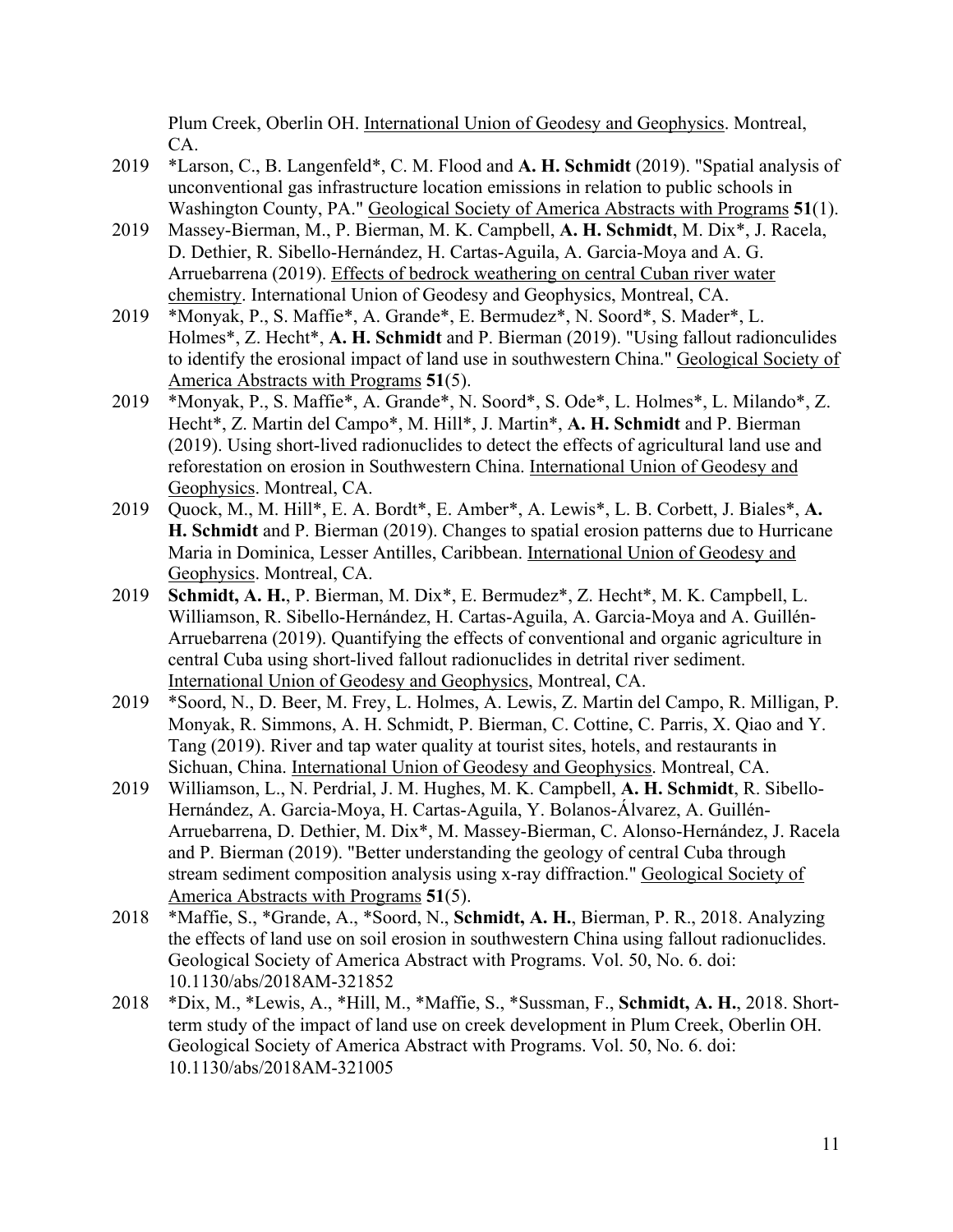- 2018 \*Hill, M., \*Bordt, E. A., \*Quock, M., \*Amber, E., Corbett, L. B., \*Biales, J., **Schmidt, A. H.**, Bierman, P. R., 2018. Assessing spatial erosion patterns resulting from Hurricane Maria on Dominica, Lesser Antilles, Caribbean. Geological Society of America Abstract with Programs. Vol. 50, No. 6. doi: 10.1130/abs/2018AM-321777
- 2018 \*Hill, M., \*Bordt, E. A., \*Quock, M., \*Amber, E., Corbett, L. B., \*Biales, J., **Schmidt, A. H.**, Bierman, P. R., 2018. Assessing spatial erosion patterns resulting from Hurricane Maria on Dominica, Lesser Antilles, Caribbean. National Association of Black Geologists Annual Meeting.
- 2017 Bierman, P. R., Corbett, L. B., Shakun, J. D., **Schmidt, A. H.**, 2017. Counting atoms to place human impacts in a geologic context. Geological Society of America Abstracts with Programs. Vol. 49, No. 6. doi: 10.1130/abs/2017AM-306223
- 2017 \*Dix, M., \*Hill, M., \*Sussman, F., **Schmidt, A. H.**, 2017. Temporal and spatial variability in sediment source in Plum Creek, Oberlin, OH. Geological Society of America Abstracts with Programs. Vol. 49, No. 6. doi: 10.1130/abs/2017AM-300191
- 2017 \*McGuire, C., **Schmidt, A. H.**, Keen-Zebert, A., Collins, B. D., d'Alpoim Guedes, J., 2017. Timing and provenance of loess in Jiuzhaigou, China. Geological Society of America Abstracts with Programs. Vol. 49, No. 6. doi: 10.1130/abs/2017AM-307967
- 2017 **Schmidt, A. H.**, Bierman, P. R., Sosa-Gonzalez, V., Neilson, T. B., Rood, D. H., \*Martin, J., \*Hill, M. 2017. Agricultural land use doubled sediment yield of western China's rivers, Abstract EP21D-1867 presented at 2017 Fall Meeting, AGU, New Orleans, LA, 11-15 Dec.
- 2017 **Schmidt, A. H.**, Bierman, P. R., Collins, B. D., Harrell, S., Hinckley, T., Tang, Y., 2017. The geomorphic history of humans in southwestern China. Geological Society of America Abstracts with Programs. Vol. 49, No. 6. doi: 10.1130/abs/2017AM-303455
- 2017 **Schmidt, A. H.**, Bierman, P. R., Sosa-Gonzalez, V., Neilson, T. B., Rood, D. H., \*Campbell, M. K., \*Hill, M., 2017. Tracers derived *in situ* replicate and mix better than fallout tracers incorporated into grain coatings. Geological Society of America Abstracts with Programs. Vol. 49, No. 6. doi: 10.1130/abs/2017AM-299479
- 2017 \*Talbot-Wendlandt, H., \*Jimerson, C., \*Tomenchok, K., \*Hill, M., **Schmidt, A. H.**, Frey, H. M., 2017. Spatial patterns of erosion on Dominica, a volcanic tropical island. Geological Society of America Abstracts with Programs. Vol. 49, No. 6. doi: 10.1130/abs/2017AM-299765
- 2017 \*Tomenchock, K., \*Hill, M., \*Jimerson, C., \*Talbot-Wendlandt, H., **Schmidt, A. H.**, Frey, H. M., 2017, Landslides and Volcanoes: Fingerprinting Erosional Processes on a tropical island, Dominica, Lesser Antilles, Abstract EP51A-1636 presented at 2017 Fall Meeting, AGU, New Orleans, LA, 11-15 Dec.
- 2017 \*Campbell, M. K., **Schmidt, A. H.**, \*Woodmansee, S. J., and \*Bower, J. A., 2017, The effects of agricultural drainage tiles on erosion in the Vermillion River watershed, northeastern Ohio: Geological Society of America Abstracts with Programs, v. 49, no. 2.
- 2017 \*Martin, J., **Schmidt, A. H.**, 2017. Teaching python scripting through ArcGIS: Geological Society of America Abstracts with Programs, v. 49, no. 2.
- 2016 \*Campbell, M. K., **Schmidt, A. H.**, \*Woodmansee, S. J., and \*Bower, J. A., 2016, The effects of agricultural drainage tiles on erosion in the Vermillion River watershed, northeastern Ohio: Geological Society of America Abstracts with Programs, v. 48, no. 7.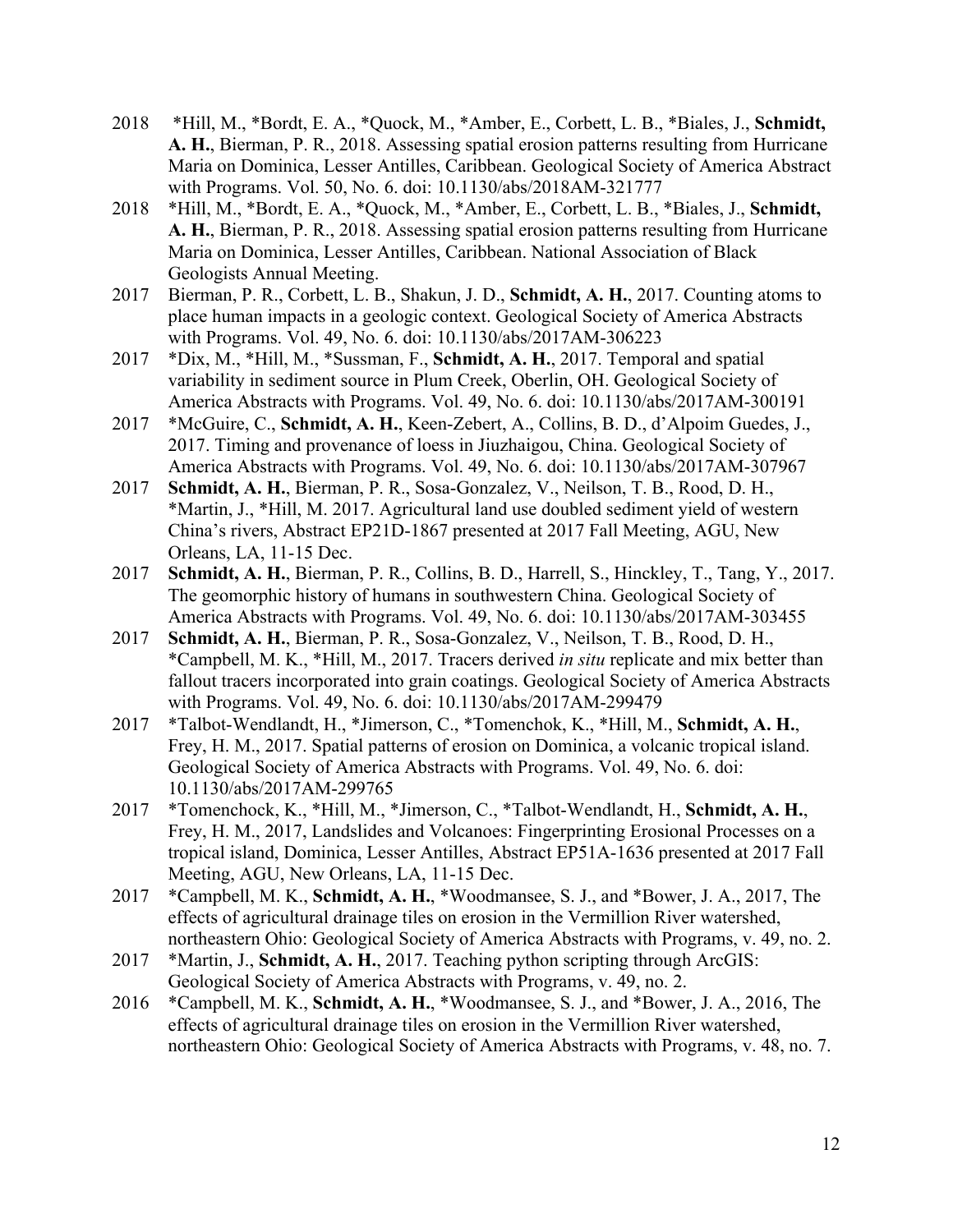- 2016 \*Curiel, M., \*Doak, S., \*Hill, M., **Schmidt, A. H.**, and Collins, B., 2016, Quantifying land use and erosion in southwest China: Geological Society of America Abstracts with Programs, v. 48, no. 7.
- 2016 \*Hill, M., \*Singleton, A. A., \*Isaacs, C., \*Dix, M., Greene, E. S., **Schmidt, A. H.**, and Bierman, P. R., 2016, Acid leaching to increase detection limits in gamma counting unsupported Pb-210, National Association of Black Geoscientists Annual Technical Conference: New Orleans, LA.
- 2016 **Schmidt, A. H.**, Andermann, C., and Ludtke, S., 2016, Estimating transient water storage from precipitation-discharge hysteresis: Geological Society of America Abstracts with Programs, v. 48, no. 7.
- 2016 \*Singleton, A., \*Isaacs, C., \*Hill, M., \*Dix, M., Greene, E. S., **Schmidt, A. H.**, and Bierman, P. R., 2016, Acid leaching to increase detection limits in gamma counting unsupported Pb-210: Geological Society of America Abstracts with Programs, v. 48, no. 7.
- 2015 \*Campbell, M. K., \*Bower, J. A., **Schmidt, A. H.**, Neilson, T. B., Sosa-Gonzalez, V., and Bierman, P. R., 2015, Fallout radionuclides in soil profiles and history of land use in Yunnan Province, China: Geological Society of America Abstracts with Programs, v. 47, no. 7, p. 515.
- 2015 \*Fiallo, D., **Schmidt, A. H.**, and Simonson, B. M., 2015, Using grain size and carbonate precipitation in loess terraces to reconstruct mass wasting events and trace groundwater movement: Geological Society of America Abstracts with Programs, v. 47, no. 7, p. 735.
- 2015 \*Martin, J., \*Lawrence, D., **Schmidt, A. H.**, Bierman, P. R., Sosa-Gonzalez, V., \*Singleton, A., and \*Qiu, Y., 2015, Effects of Chinese deforestation and reforestation policies on sediment sourcing in Yunnan, China: Geological Society of America Abstracts with Programs, v. 47, no. 7, p. 515.
- 2015 **Schmidt, A. H.**, Bierman, P. R., Sosa-Gonzalez, V., Neilson, T. B., \*Singleton, A., \*Qiu, Y., \*Bower, J. A., and Rood, D. H., 2015a, Effects of Chinese deforestation and reforestation policies on sediment sourcing in Yunnan, China, v. Abstract EP21C-0923 presented at 2015 Fall Meeting, AGU, San Francisco, Calif., 14-18 Dec.
- 2015 **Schmidt, A. H.**, Neilson, T. B., Bierman, P. R., Sosa-Gonzalez, V., \*Bower, J. A., Rood, D. H., and Ouimet, W. B., 2015b, Using 10Be and short-lived fallout radionuclides to track sediment movement through watersheds in Yunnan, China: Geological Society of America Abstracts with Programs, v. 47, no. 7, p. 240.
- 2015 \*Singleton, A., **Schmidt, A. H.**, Sosa-Gonzalez, V., \*Qiu, Y., Neilson, T. B., Greene, E. S., Bierman, P. R., Rood, D. H., \*Campbell, M. K., and \*Woodmansee, S. J., 2015, Effects of grain size and mineralogy on the distribution of fallout radionuclides 7Be, 10Be, 137Cs, and 210Pb in sediment: Geological Society of America Abstracts with Programs, v. 47, no. 7, p. 240.
- 2015 Sosa-Gonzalez, V., **Schmidt, A. H.**, Bierman, P. R., Neilson, T. B., \*Singleton, A., \*Qiu, Y., \*Bower, J. A., and Rood, D. H., 2015, Understanding sediment sourcing and erosion controls from 10Be measurements in fluvial sediments from Yunnan, China: Geological Society of America Abstracts with Programs, v. 47, no. 7, p. 240.
- 2014 \*Dunn, C., B. C. Yellen, J. Woodruff, **A. H. Schmidt**, 2014. How unusual is Tropical Storm Irene? A case study of storm deposition in the Littleville Lake, Huntington, MA. Geological Society of America *Abstracts with Programs* 46(2), 84.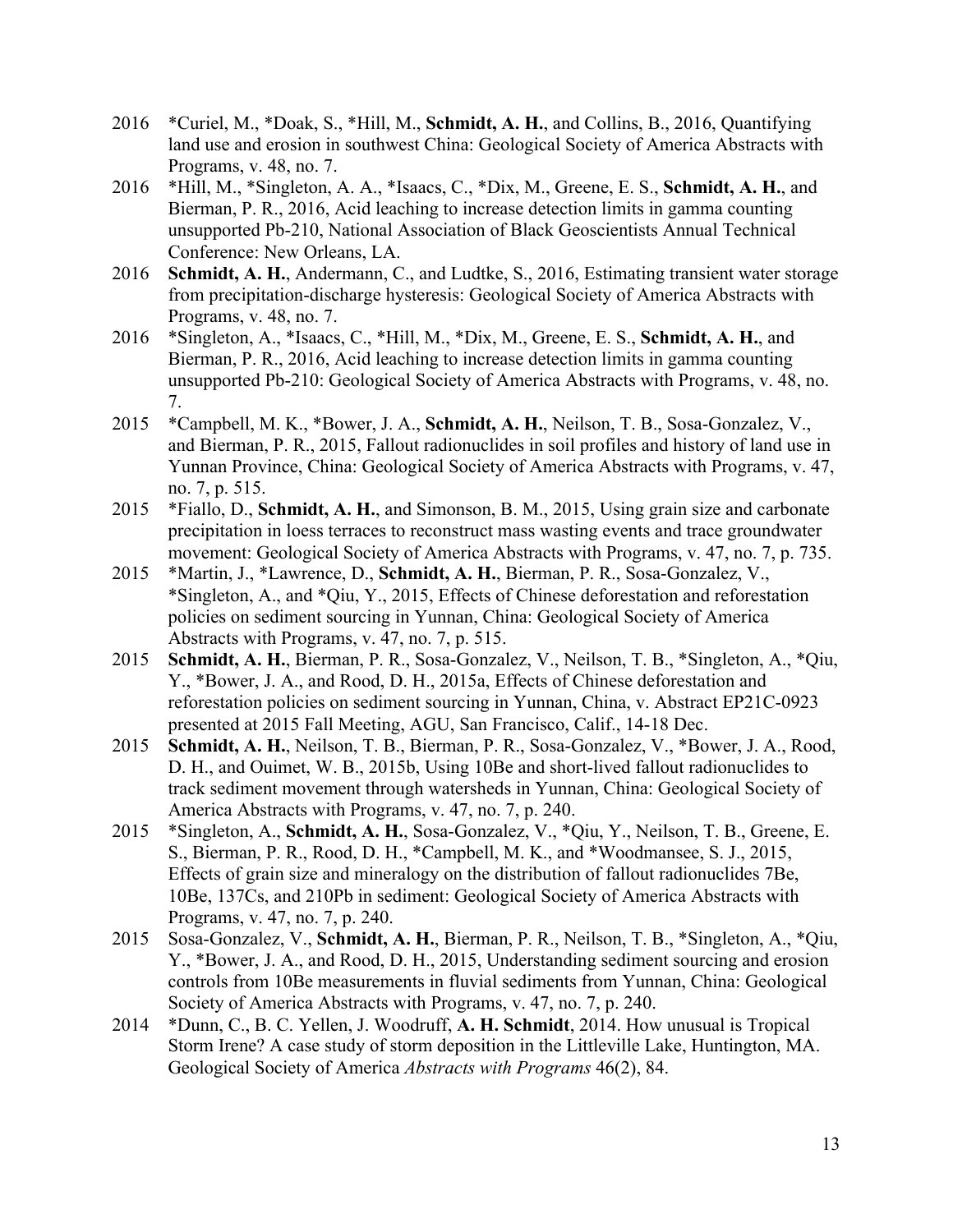- 2014 \*Garcia Greco, G., \*D. Fiallo, T. B. Neilson, \*J. Martin, A. H. Schmidt, P. Bierman, V. Sosa-Gonzalez, R. J. Wei, C. M. Zhang, C. Liang, 2014. Determining sediment sources and sinks in a small headwater watershed in Yunnan, China using short-lived radionuclides. Geological Society of America *Abstracts with Programs* 46(6), 800.
- 2014 Neilson, T. B., P. Bierman, A. H. Schmidt, V. Sosa-Gonzalez, D. Rood, 2014. Impacts of contemporary sediment yield on the use of *in situ* <sup>10</sup>Be in river sediment as a tool for estimating background erosion rates. Geological Society of America *Abstracts with Programs* 46(6), 665.
- 2014 \*Woodmansee, S., \*J. A. Bower, **A. H. Schmidt**, 2014. Using short lived radionuclides and x-ray diffraction to explore the effects of agricultural drainage tiles on depth of erosion in the Vermilion watershed, Northern Ohio. Geological Society of America *Abstracts with Programs* 46(6), 800.
- 2013 Neilson, T. B., **A. H. Schmidt**, V. Sosa-Gonzalez, \*M. Rothenberg, P. Bierman, 2013. Understanding modern landscape behavior using meteoric and *in situ* <sup>10</sup>Be and <sup>137</sup>Cs in large river basins, SW China. Geological Society of America *Abstracts with Programs* 45(7).
- 2013 **Schmidt, A. H.**, C. Andermann, S. Ludtke, \*A. J. Gillom, 2013. Understanding hydrological processes of rivers draining the Tibetan Plateau. Geological Society of America *Abstracts with Programs* 45(7).
- 2013 \*Gilliom, A. J., **A. H. Schmidt**, C. Andermann, \*M. Rothenberg, 2013. Groundwater storage in western China and eastern Tibet observed from precipitation-discharge hysteresis. Geological Society of America *Abstracts with Programs* 45(4), 62. (note: this poster won best student poster at the meeting.)
- 2012 \*Bower, J. A., **A. H. Schmidt**, 2012. Using short-lived radionuclides to explore the effects of agricultural drainage tiles on erosion depth in the Vermillion watershed, Ohio. Geological Society of America *Abstracts with Programs* 44(7), 418.
- 2012 \*Curliss, L., **A. H. Schmidt**, 2012. Controls on bedrock sinuosity in Eastern Tibet. Geological Society of America *Abstracts with Programs* 44(7), 247.
- 2012 **Schmidt, A. H.**, B. D. Collins, B. M. Simonson, \*K. X. Goh, \*Z. Alikaya, Y. Tang, G. P. Deng, 2012. Why does the loess have stones in it? An investigation of loess deposits in Jiuzhaigou National Park, Sichuan, China. Geological Society of America *Abstracts with Programs* 44(7), 186.
- 2012 **Schmidt, A. H.**, L. S. Urgenson, J. K. Combs, Q. X. Yang, Z. Y. Ma, T. M. Hinckley, and S. Harrell, 2012. What are Natural Landscapes? A Case Study of Land-use, Management, and People in Jiuzhaigou National Park, Sichuan, China. *In* "Association of American Geographers." New York, NY.
- 2011 Collins, B. D., **A. H. Schmidt,** S. Harrell, 2011. Soil erosion, fluvial processes, and land use history in a mountainous catchment in southwest Sichuan Province, China. Association of American Geographers Annual Meeting, Seattle, WA.
- 2011 \*Rothenberg, M., \*L. Gelb, \*C. A. Appleby, \*B. M. Sherrod, \*S. Taylor, and **A. H. Schmidt**, 2011. GIS and community-based learning in an undergraduate classroom. Geological Society of America *Abstracts with Programs* 43(5), 403.
- 2011 **Schmidt, A. H.**, B. D. Collins, \*K. X. Goh, J. P. Schmidt, Y. Tang, Y. X. Li, and G. P. Deng, 2011. Landslides, habitable land, and hazards for Tibetan villages in Jiuzhaigou National Park, Sichuan, China. Geological Society of America *Abstracts with Programs* 43(5), 446.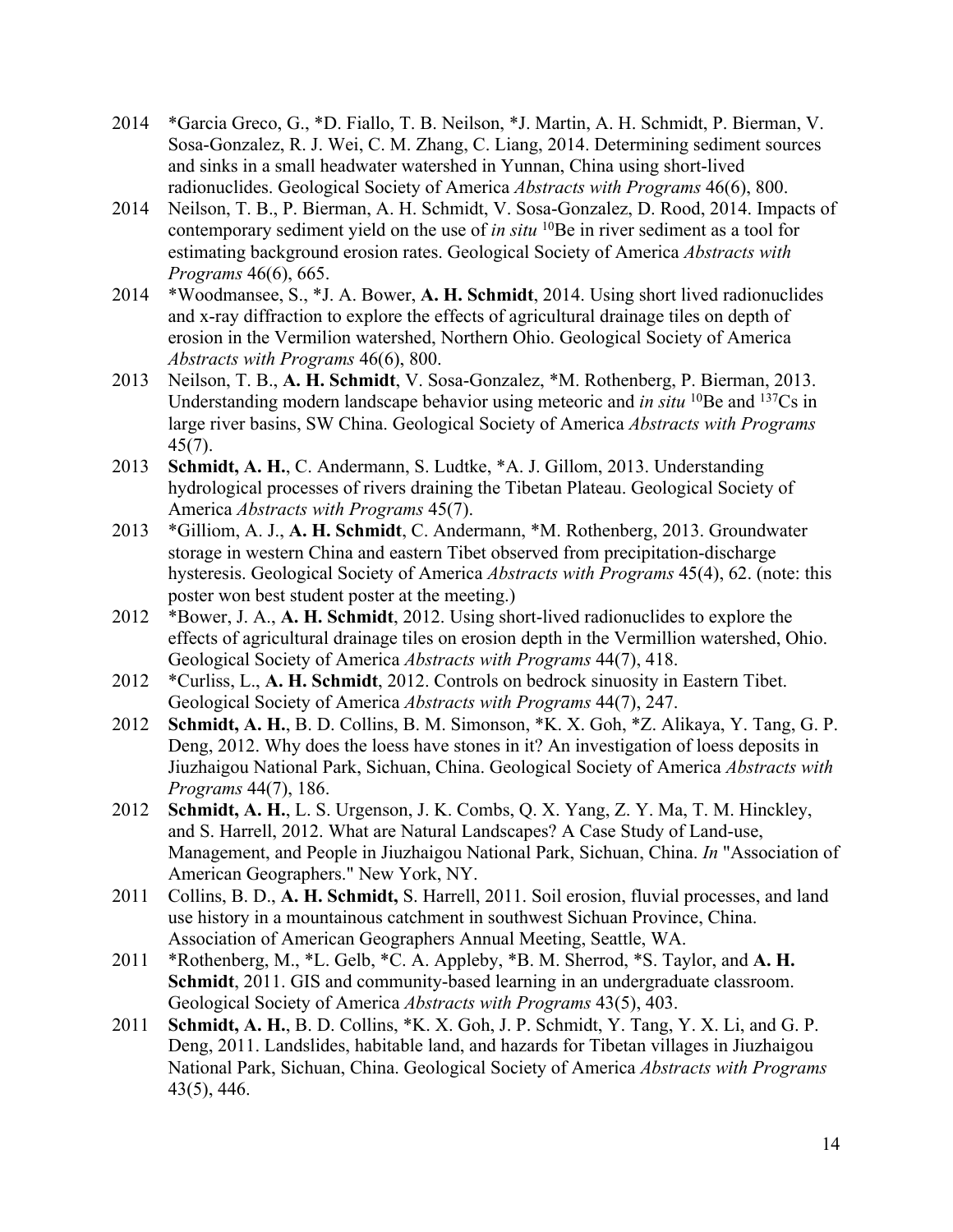- 2010 Lu, H. L., **A. Henck**, J. Taylor, Y. X. Li, 2010. Archaeological research at a Han Dynasty settlement in Jiuzhaigou National Park, Sichuan. Society of American Archaeologists, St. Louis, MO.
- 2009 **Henck, A.**, J. Taylor, J. Feathers, T. Hinckley, H. L. Lu, Y. X. Li, Y. Tang, 2009. Interdisciplinary investigations of anthropogenic hillslope terracettes, Jiuzhaigou National Park, China. North American Luminescence Workshop. Seattle, WA. October 2009.
- 2009 **Henck, A**., D. R. Montgomery, C. Liang, 2009. Cryptic legacy of Chinese Communist Party policies on sediment yield in SW China and SE Tibet. Geological Society of America *Abstracts with Programs*, Vol. 41.
- 2008 Feathers, J. K, M. A. Casson, and **A. Henck,** 2008, Application of pulsed OSL to finegrained samples. Presented at the 12th International Conference on Luminescence and Electron Spin Resonance Dating, Beijing.
- 2008 Hagedorn, B., B. K. Nelson, T. J. Kennel, **A. Henck,** and B. Hallet, 2008. Seasonal trends in solutes and 87Sr/86Sr ratios of SE Tibet rivers: Yarlung Tsangpo and Parlung. Goldschmidt Conference 2008, Vancouver. *Geochimica et Cosmochimica Acta* 72 (12): A400.
- 2008 Taylor, J., **A. Henck**, Y. X. Li, H. L. Lu, and Q. X. Yang, 2008. Interdisciplinary, international research at the Asano Archaeological Site, Jiuzhaigou National Park, Sichuan, China. Society of American Archaeologists, Vancouver, Canada.
- 2007 **Henck, A**, J. O. Stone, D. R. Montgomery, B. Hallet, 2007. Patterns of Erosion in the Three Rivers Area, Eastern Tibet. Geological Society of America *Abstracts with Programs*, Vol. 39, No. 6, p. 183.
- 2006 Koons, P., B. Hallet, **A. Henck**, Y. P. Liu, P. Zeitler, 2005. Topographic Expression of Crustal Velocity Curls: An Example from Eastern Himalaya to Burma. Eos Trans. AGU*,* v. 87 no. 47, Fall Meeting Suppl., Abstract T51F-07.
- 2006 **Henck, A.**, D. Montgomery, B. Hallet, C. Liang, S. Frister, 2006. Patterns of Erosion in the Three Rivers Region, China. *Eos Trans. AGU*, 87(36), West. Pac. Geophys. Meet. Suppl., Abstract H25A-03.
- 2006 **Henck, A.**, M. D. Mulligan, S. Frister, A. Scanlon, R. Chen, T. Hinckley, S. Harrell, 2006. Taking environmental science out of the classroom and into Jiuzhaigou National Park, Sichuan, China. Geological Society of America *Abstracts with Programs*, Vol. 38, No. 7, p. 220.
- 2005 Dryer, D., L. Gaulke, **A. Henck**, T. Nguyen, E. Wheat, 2005, Assessing the oxygen dead zone in the Hood Canal. International Conference on Environment and Livelihoods in Coastal Zones: Managing Agriculture-Fishery-Aquaculture Conflicts, Bac Lieu, Vietnam.
- 2004 Montgomery, D., B. Hallet, Y. P. Liu, N. Finnegan, A. Gillespie, M. Kuharic, **A. Henck**, A. Anders, & H. Greenberg, 2004. Evidence for Holocene megafloods down the Tsangpo River Gorge, Southeastern Tibet. Eos Trans. AGU, v. 85 no. 47, Fall Meeting Suppl. Abstract T34B-02.

### **CAMPUS TALKS**

2019 The effects of Chinese land use policies on erosion in southwest China; Graduate seminar at Sichuan University; 12 November 2019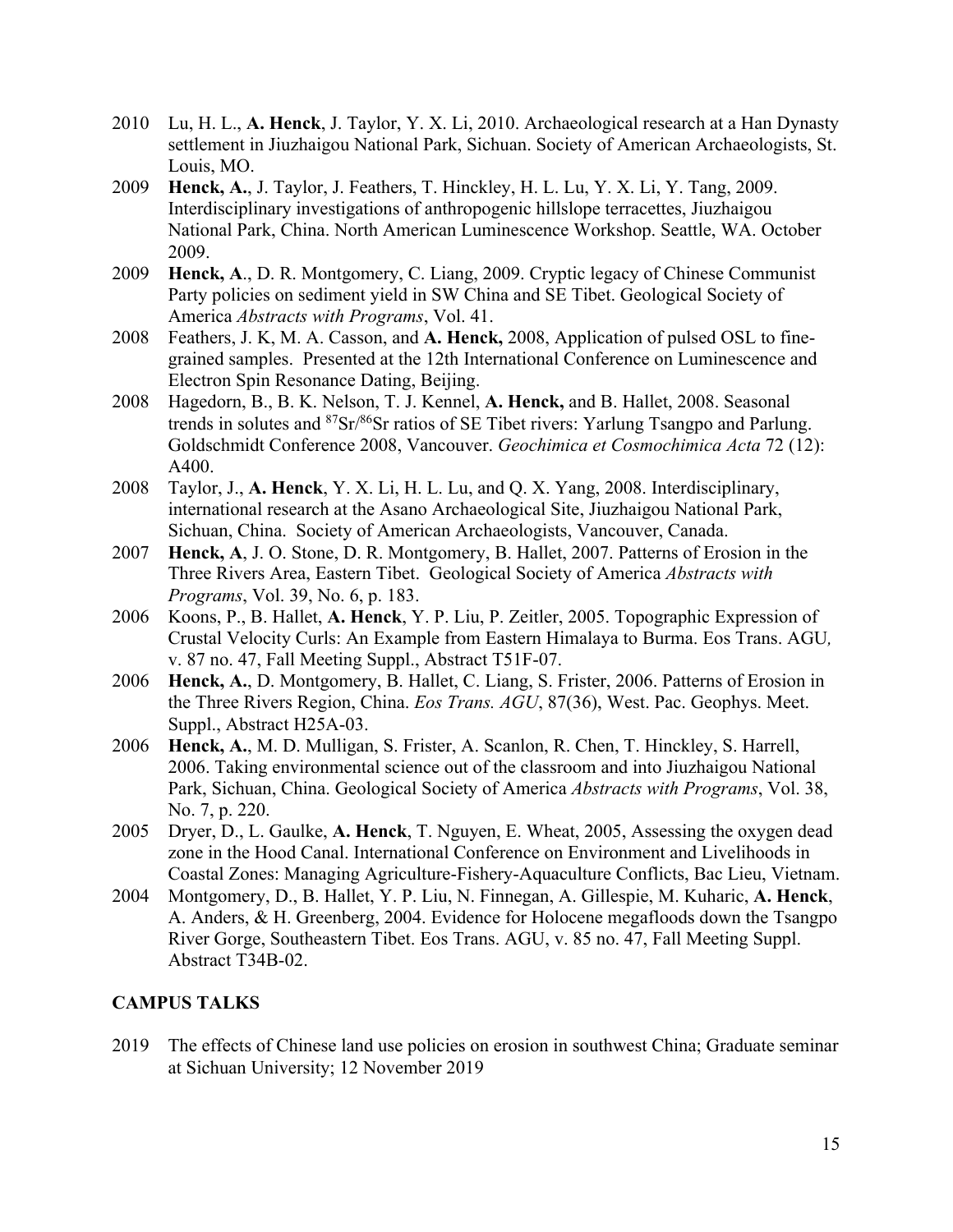- 2017 The effects of Chinese land use policies on erosion in southwest China; Science Friday, Oberlin College; 17 February 2017
- 2011 Quantifying Tibetan land use choices in Jiuzhaigou National Park; Science Friday, Oberlin College; 8 April 2011
- 2010 Quantifying Tibetan land use choices in Jiuzhaigou National Park (in Chinese); Sichuan University, Sichuan, China; 30 November 2010
- 2010 Anthropogenic Hillslope Terraces (in Chinese); Jiuzhaigou National Park Management Bureau; 15 July 2010
- 2008 Epistomology of Erosion; University of Washington; 26 March 2008

# **TEACHING EXPERIENCE**

# **Oberlin College**

Topics in Geochemistry (Fall 2020)

- Earth Surface Processes (Spring 2011, Fall 2012, Spring 2013, Spring 2014, Spring 2016, Spring 2017, Spring 2018, Spring 2019, Spring 2021, Fall 2021)
- Applied Geographic Information Systems (Spring 2011, Spring 2012, Fall 2013, Spring 2016, Fall 2016, Fall 2017, Fall 2018)

Soils and Society (Spring 2012, Spring 2013, Spring 2014, Fall 2017, Spring 2019, Fall 2020) Earth's Environment (lab only) (Fall 2013, Fall 2016, Fall 2017, Fall 2018) Earth Science and Social Justice (lab only) (Fall 2021)

# **University of Washington**

Introduction to Environmental Science (Summer 2009) Field Environmental Science (co-instructor) (Summer 2006) Sichuan University and University of Washington Exchange Program (site director) (2005-2006) Fluvial Geomorphology (TA) (Spring 2004) Introduction to Geology (TA) (Fall 2003)

# **RESEARCH EXPERIENCE**

Investigating evidence for a large paleolake in SW Sichuan (Fulbright) Temporal and spatial variability in water quality in surface and tap water in Sichuan, China Erosion, chemical weathering, and water quality in Cuba (collaborative with University of Vermont, Williams College, and the Center for the Study of the Environment in Cuba) Effects of large storms on erosion – case studies in Dominica and Puerto Rico following Hurricane Maria (collaborative with USGS, University of Vermont, and University of New Hampshire) Landslides and tropical storms in setting patterns of erosion in Dominica (Keck project) Groundwater storage in monsoon Asia (collaborative with an Oberlin student and GFZ German Research Centre for Geosciences, Potsdam) Understanding the effects of drainage tiles on erosion depth and sediment sources in the Vermilion watershed, Ohio (collaborative with Oberlin students)

Controls on bedrock river sinuosity in eastern Tibet (collaborative with an Oberlin student)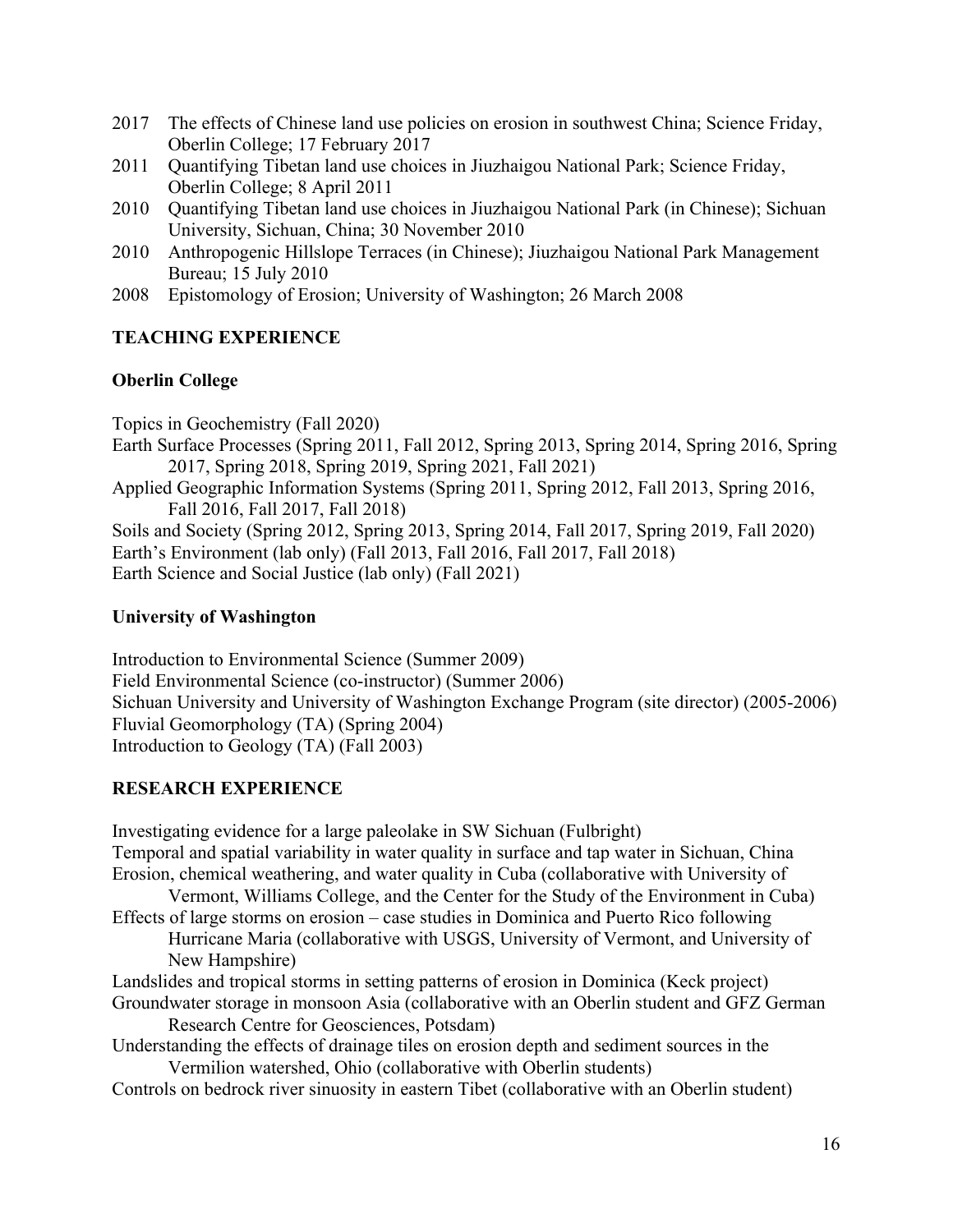| Understanding human-altered landscapes, Jiuzhaigou National Park, China (collaborative with |  |
|---------------------------------------------------------------------------------------------|--|
| the University of Washington and Sichuan University)                                        |  |

- Human-landscape interactions in Yangjuan, Sichuan, China (collaborative with the University of Washington and Sichuan University)
- Deciphering connections among land management, soil erosion, and sediment yield in large river basins (collaborative with Oberlin students, the University of Vermont, Imperial College London, and Sichuan University)
- Spatial and temporal patterns of erosion in western China (dissertation; collaborative with Sichuan University)
- Assessing the oxygen dead zone in the Hood Canal (interdisciplinary project at the University of Washington)

Geodynamics of Indentor Corners – Namche Barwa (RA on multi-institutional project)

#### **SERVICE TO PROFESSION**

| Served on National Science Foundation panels for:                              |  |  |  |
|--------------------------------------------------------------------------------|--|--|--|
| Geomorphology and Land Use Dynamics division (3)                               |  |  |  |
| Critical Zone Research Coordination Networks (2)                               |  |  |  |
| Reviewed proposals for:                                                        |  |  |  |
| American Philosophical Society (4)                                             |  |  |  |
| National Science Foundation                                                    |  |  |  |
| Hydrologic Sciences division (2)                                               |  |  |  |
| Geomorphology and Land Use Dynamics division (6)                               |  |  |  |
| Geography and Spatial Sciences division (1)                                    |  |  |  |
| Paleo Perspectives on Climate Change (1)                                       |  |  |  |
| Integrated Earth Systems (1)                                                   |  |  |  |
| National Geographic Society Young Explorer's Award (1)                         |  |  |  |
| Natural Sciences and Engineering Research Council of Canada Collaborative      |  |  |  |
| Research and Training Experience Program (1)                                   |  |  |  |
| Quaternary Geology and Geomorphology division at GSA (student awards) (1 year, |  |  |  |
| 5 students)                                                                    |  |  |  |
| Fund for Scientific Research (FNRS) (Belgium) (1)                              |  |  |  |
| Reviewed manuscripts for:                                                      |  |  |  |
| Annals of the Association of American Geographers (1 paper, reviewed twice)    |  |  |  |
| Arid Land Management (1)                                                       |  |  |  |
| Basin Research (1)                                                             |  |  |  |
| Catena (2)                                                                     |  |  |  |
| Conservation Letters (1)                                                       |  |  |  |
| Earth Surface Processes and Landforms (2)                                      |  |  |  |
| Environmental Practice (1)                                                     |  |  |  |
| Environmental and Engineering Geology (1)                                      |  |  |  |
| Geochimica et Cosmochimica Acta (1)                                            |  |  |  |
| Geology $(1)$                                                                  |  |  |  |
| Geomorphology (1)                                                              |  |  |  |
| Geophysical Research Letters (1 paper, reviewed twice)                         |  |  |  |
| Gondwana Research (1)                                                          |  |  |  |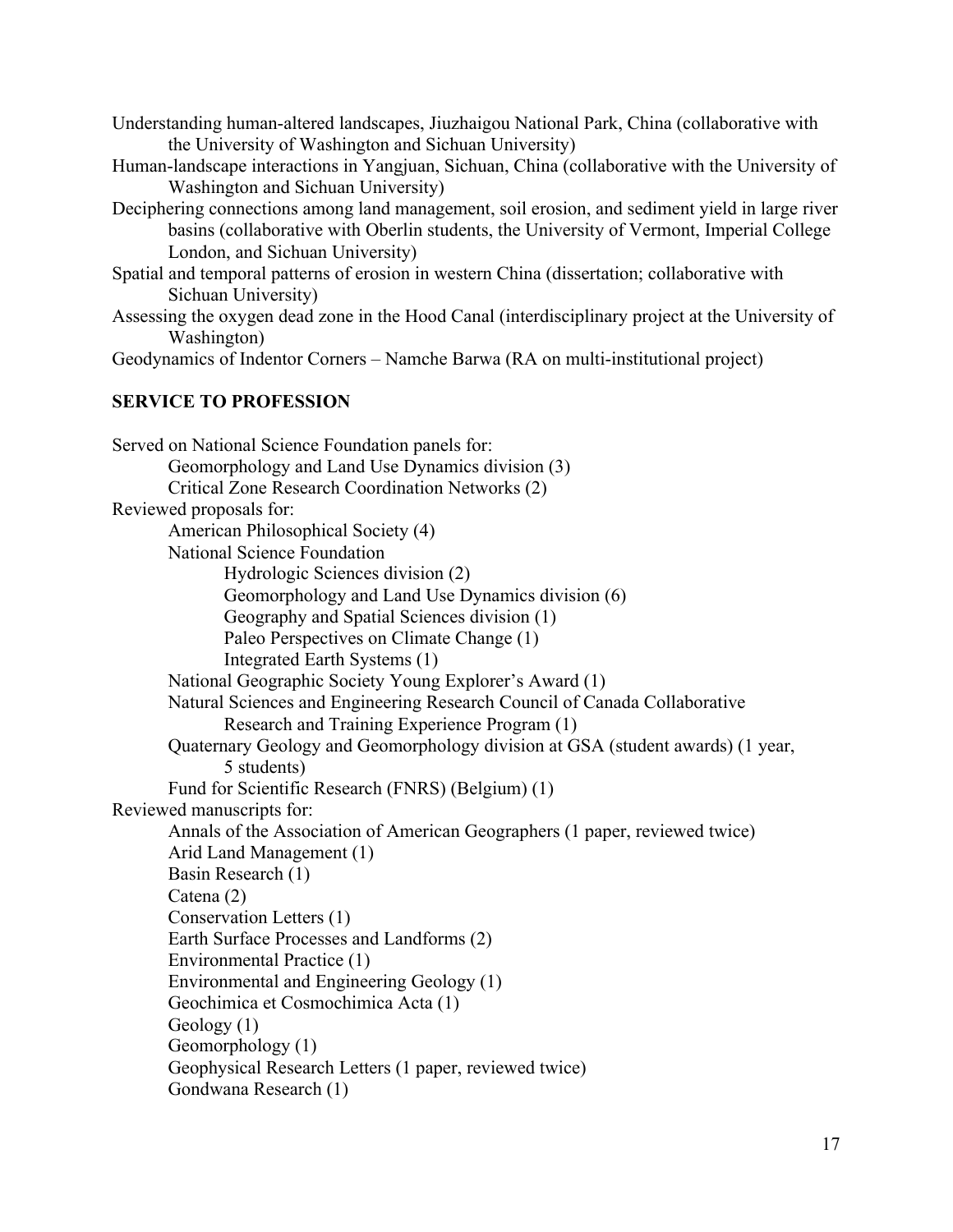International Journal of Nursing Education (1) Journal of Asian Earth Sciences (1) Journal of Geoscience Education (3) Journal of Mountain Science (1) Progress in Physical Geography (1) Science Advances (4) Science of the Total Environment (1) Scientific Reports – Nature Publishing Group (1) Quaternary International (1) Member of the awards panel for the Quaternary Geology and Geomorphology Section of the Geological Society of America (2013-2015) Nominated paper for the Kirk Bryan Award (Quaternary Geology and Geomorphology Section of the Geological Society of America) (2015)

## **DEPARTMENTAL/COLLEGE SERVICE**

Chair of Geology (2021-2025) Science Advisory Committee (2<sup>nd</sup> to chair); 2017-2018; 2018-2019 (for ESPC and geology) Environmental Studies Program Committee; 2018-2019 Led winter term trip to China (January 2019) Workshop on communicating science with figures for STRONG Scholars (2016, 2017) Met with visiting HHMI awardees from U. Houston; 2017 Admissions panels; 2016, 2017 Participated in brainstorming sessions for HHMI proposal; 2016 Traveled to NY with admissions office; 2016 Assisted with Keck Symposium at Oberlin and was Keck rep. at GSA meeting; 2016 Hosted department seminar speakers; 2013, 2014, 2016 Co-facilitator (with Steven Wojtal) of LIASE workshop on resilience; November 2014 Archaeological Studies Committee; 2013-2014, 2016-2017, 2017-2018, 2018-2019 (Chair), 2020-2022 Fellowship Committee; 2011-2012, 2013-2014, 2016-2017, 2017-2018 Geology department searches for visiting assistant professor (7 searches); 2011-2019 Luce in Asia Studying the Environment grant proposal group; 2012-2014 Quantitative and Formal Reasoning Committee; 2013-2014, 2016-2017 Science Friday seminar series organizer; 2011-2012

# **EXTRACURRICULAR COLLEGE SERVICE**

Bahá'í affiliate with the Office of Religious and Spiritual Life; 2015-2019, 2020-2021 Advisor to Oberlin College Cycling Team; 2011-2012; 2018-2019

# **COMMUNITY INVOLVEMENT/OUTREACH**

- 2021 Skype a Scientist video chat with 5 teachers and classes
- 2020 Skype a Scientist video chat with 5 teachers and classes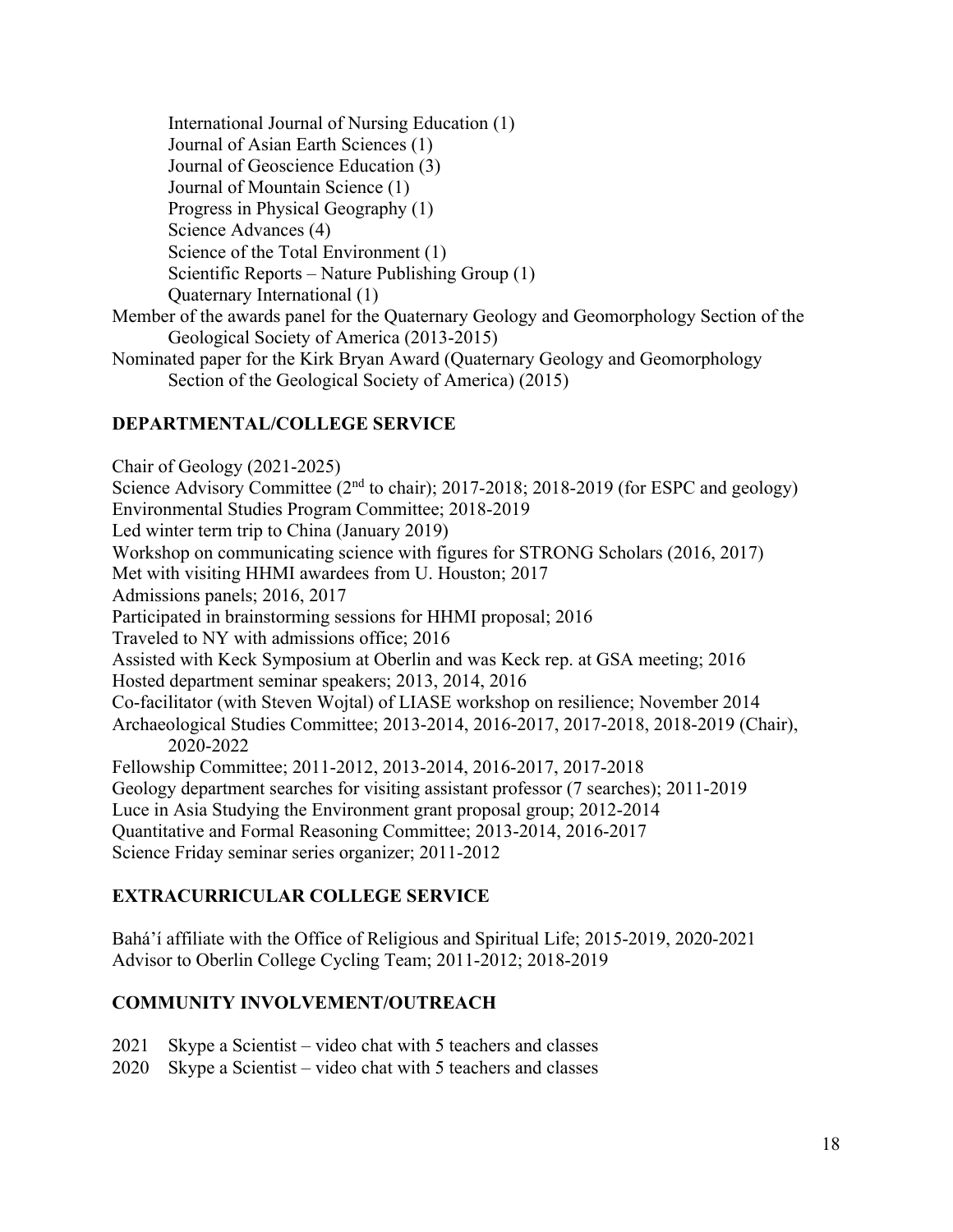- 2019 Publishing in international journals workshops on writing scientific papers for graduate students at Sichuan University (4 workshops in fall 2019)
- 2019 Skype a Scientist video chat with 2 teachers and classes
- 2018 Skype a Scientist video chat with 5 teachers and 6 class sessions
- 2018 Skype interview with 5<sup>th</sup> grade science class for Women in Science week (with an OC research student)
- 2017 Skype interview with 3<sup>rd</sup> grade science class for Women in Science week (with an OC research student)
- 2017 Interviewed by the Government Information Service TV station in Dominica
- 2017 Interviewed by Dominica Traveler about my research
- 2016 Coordinate geology department participation in STEM Night outreach for local grade 3-5 students

## **MEDIA COVERAGE**

- 2021 A student made a video about our field work in Martha's Vineyard (https://youtu.be/314czoY2Ank)
- 2021 Research Gate wrote about how we used their platform to find our Cuban collaborators (https://www.researchgate.net/researcher-stories/amandahenckschmidt)
- 2020 Our first article about Cuba got some press attention. (https://www.uvm.edu/uvmnews/news/cuba-cleaner-rivers-follow-greener-farming)
- 2019 Oberlin wrote about the Fulbright that I got for my sabbatical. (https://www.oberlin.edu/news/amanda-schmidt-receives-fulbright-us-scholar-programaward)
- 2019 Oberlin published a video about student research that my students and I are featured in. (https://vimeo.com/327781060/6c8e1c83a4?fbclid=IwAR3Sxn1UGAeH1zGQqyAuDT5 PIeonh7a3iOIulTEmFExc6ttmzQUnTU59tJ0)
- 2019 Oberlin wrote about my winter (January) term trip to China with students. (https://www.oberlin.edu/news/students-and-faculty-travel-china-through-liase-grant) A student also made a video of the trip. (https://www.youtube.com/watch?v=vVgw5ZhTrG0&feature=youtu.be)
- 2019 Oberlin wrote about my work in Dominica (https://www.oberlin.edu/news/and-afterstorm-geology-research-offers-rare-view-erosion-caribbean)
- 2019 Oberlin wrote about my work in Cuba (https://www.oberlin.edu/news/associateprofessor-geology-amanda-schmidt-and-monica-dix-20-conduct-research-cuba)
- 2018 Hong Kong International School (my alma mater) featured me on page 50 of the alumni magazine (https://issuu.com/hkisadvancement/docs/hkis\_dt\_winter\_2018\_small)
- 2015 A River Wild. Oberlin College news article about my field work (http://news.oberlin.edu/articles/river-wild/)
- 2014 The Role of Fallout Radionuclides in River Erosion. Oberlin College news article about my grain size study (https://oncampus.oberlin.edu/source/articles/2015/08/31/role-falloutradionuclides-river-erosion)
- 2013 'Case of the Missing Dirt' Brings Oberlin to China. Oberlin College news article about my field work (http://news.oberlin.edu/articles/case-missing-dirt-brings-oberlinchina/#.UqXE6eJkZ8E)